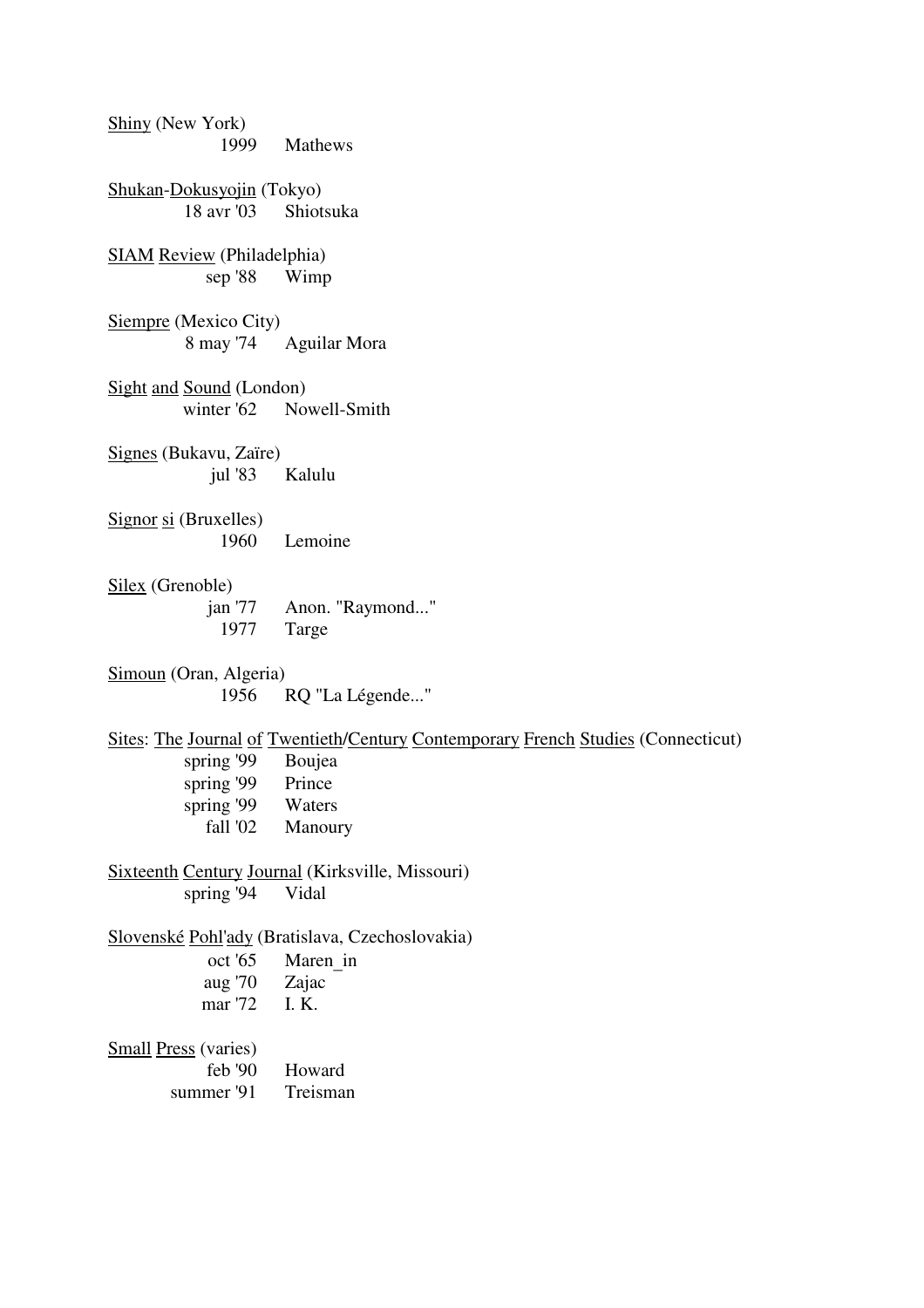### Ce Soir (Paris)

| 27 aug '44          | RQ "Le Rêve"      |
|---------------------|-------------------|
| 31 jul '48          | Danoen            |
| 27 nov '48          | Danoen            |
| 13 mar '51          | <b>Barlatier</b>  |
| 12 avr '51          | Monsieur de Paris |
|                     |                   |
| Le Soir (Bruxelles) |                   |
| 30 jun '47          | Degand            |

| $30 \text{µ}$ ul 47 | Deganu           |
|---------------------|------------------|
| 12 mar '49          | Klopfenstein     |
| 26 aug '50          | Guth             |
| 30 déc '50          | Marion           |
| 15 mar '51          | Treich           |
| 17 mar '51          | Descaves         |
| 22 déc '51          | Lobet            |
| 2 fév '52           | Jans             |
| 8 aug '53           | Jans             |
| 24 nov '54          | La Ronde du soir |
| 13 jul '55          | Hellens          |
| 3 déc '55           | Prasteau         |
| 28 mar '56          | Jans             |
| 9 mai '56           | <b>Bronne</b>    |
| 19 mar '58          | Jans             |
| 4 fév '59           | Jans             |
| 27 déc '62          | <b>Billy</b>     |
| 27 mai '65          | Jans             |
| 6 nov '68           | Jans             |
| 8 mar '73           | L. H.            |
| 3 oct '75           | Grodent          |
| 22 fév '76          | de Decker        |
| 7 mai '76           | Degan            |
| 26 oct '76          | Toussaint        |
| 19 déc '76          | Hubin            |
| $1ier$ mar '78      | de Decker        |
| 18 jan '79          | Thirifays        |
| 29 oct '80          | Thirifays        |
| 26 jan '82          | de Decker        |
| 9 avr '82           | Gillemon         |
| 21 nov '82          | de Decker        |
| 8 fév '83           | Grodent          |
| 28 aug '84          | D. C.            |
| 29 aug '85          | Maury            |
| 14 mai '86          | $M.-C. V. (2x)$  |
| 14 aug '86          | de Decker        |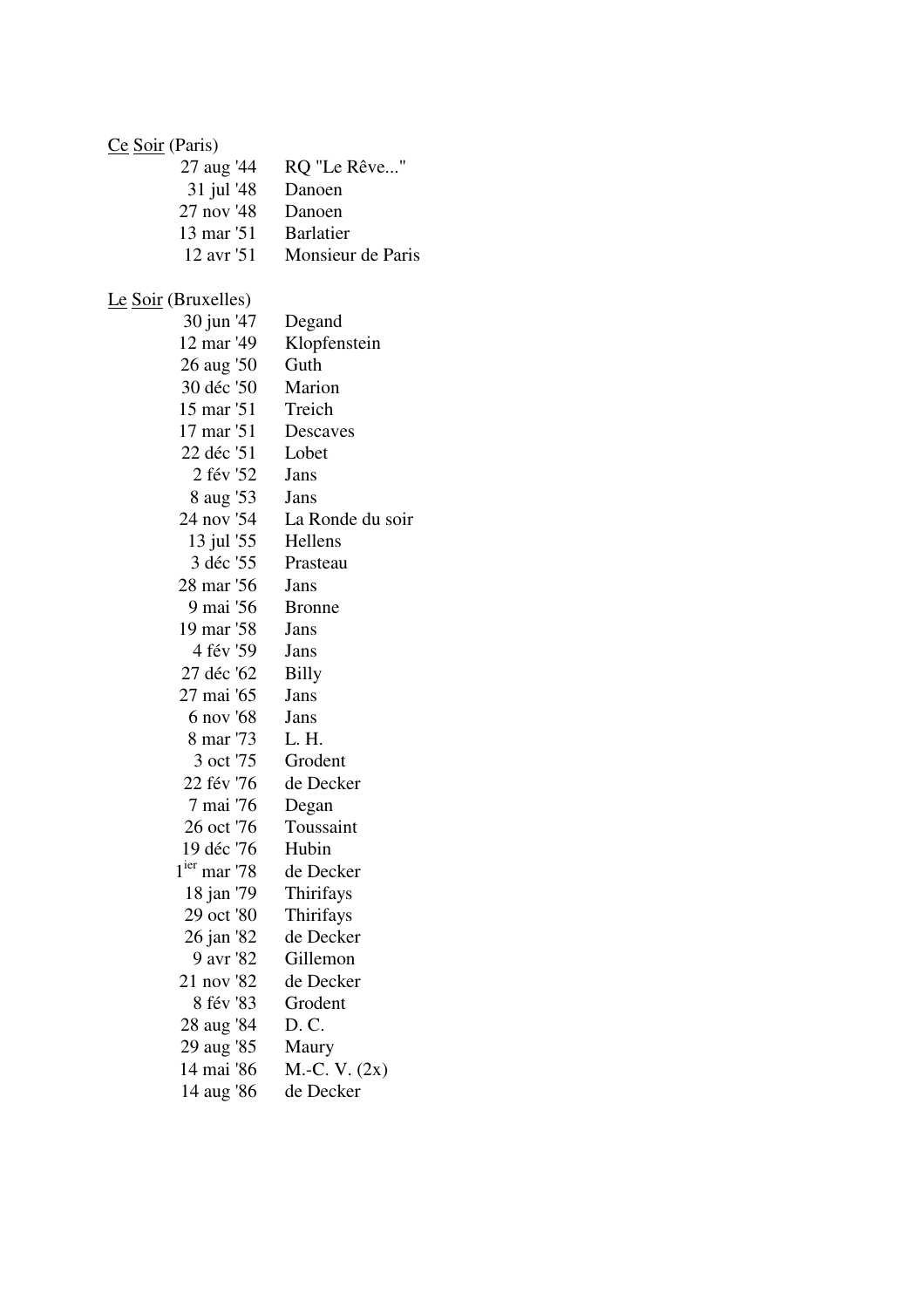| 19 sep '87                            | Maury                                                                                      |
|---------------------------------------|--------------------------------------------------------------------------------------------|
| 16 nov '87                            | D. C.                                                                                      |
| 29 jul '88                            | D. C.                                                                                      |
| 29 sep '88                            | Grodent                                                                                    |
| 25 mar '89                            | D. C.                                                                                      |
| 20 sep '89                            | D. C.                                                                                      |
| 2 nov '89                             | de Decker                                                                                  |
| 26 avr '90                            | Maury                                                                                      |
| 21 oct '00                            | Lefevre                                                                                    |
| $3$ jan '01                           | Delaunois                                                                                  |
| $3$ jul '02                           | de Decker                                                                                  |
| $3$ jul '02                           | Haubruge                                                                                   |
| $3$ jul '02                           | Seifert                                                                                    |
| 26 aug '02                            | Anon. "Quai"                                                                               |
| Le Soir illustré (Bruxelles)          |                                                                                            |
| 8 sep '95                             | Anon. "Le Monde"                                                                           |
| Sortilèges (Toulouse)                 |                                                                                            |
| $3ième$ trim '53                      | RQ "Témoignage."                                                                           |
| Soundings (Santa Barbara, California) |                                                                                            |
| 1981                                  | Downs                                                                                      |
|                                       | South Atlantic Bulletin (Chapel Hill, North Carolina) (became the South Atlantic Review)   |
| jan'71                                | Illiano                                                                                    |
|                                       | South Atlantic Review (Chapel Hill, North Carolina) (formerly the South Atlantic Bulletin) |
| may '88                               | Thomas                                                                                     |
| spring '96                            | Tuman                                                                                      |
| Abroad") (Moskva)                     | Sovremennaia khudozhestvennaia literatura za rubezhom (= "Contemporary Artistic Literature |
| 1971                                  | Tokarev                                                                                    |
| Spectacle du monde (Paris)            |                                                                                            |
| jan'69                                | Vialatte                                                                                   |
| Spectateur (Paris)                    |                                                                                            |
| 9 jul '46                             | Anon. "De l'élégance."                                                                     |
| 22 avr '47                            | Dornes                                                                                     |
| 23 sep '47                            | Delysan                                                                                    |
| The Spectator (London)                |                                                                                            |
| 17 jun '60                            | <b>Bryden</b>                                                                              |
|                                       |                                                                                            |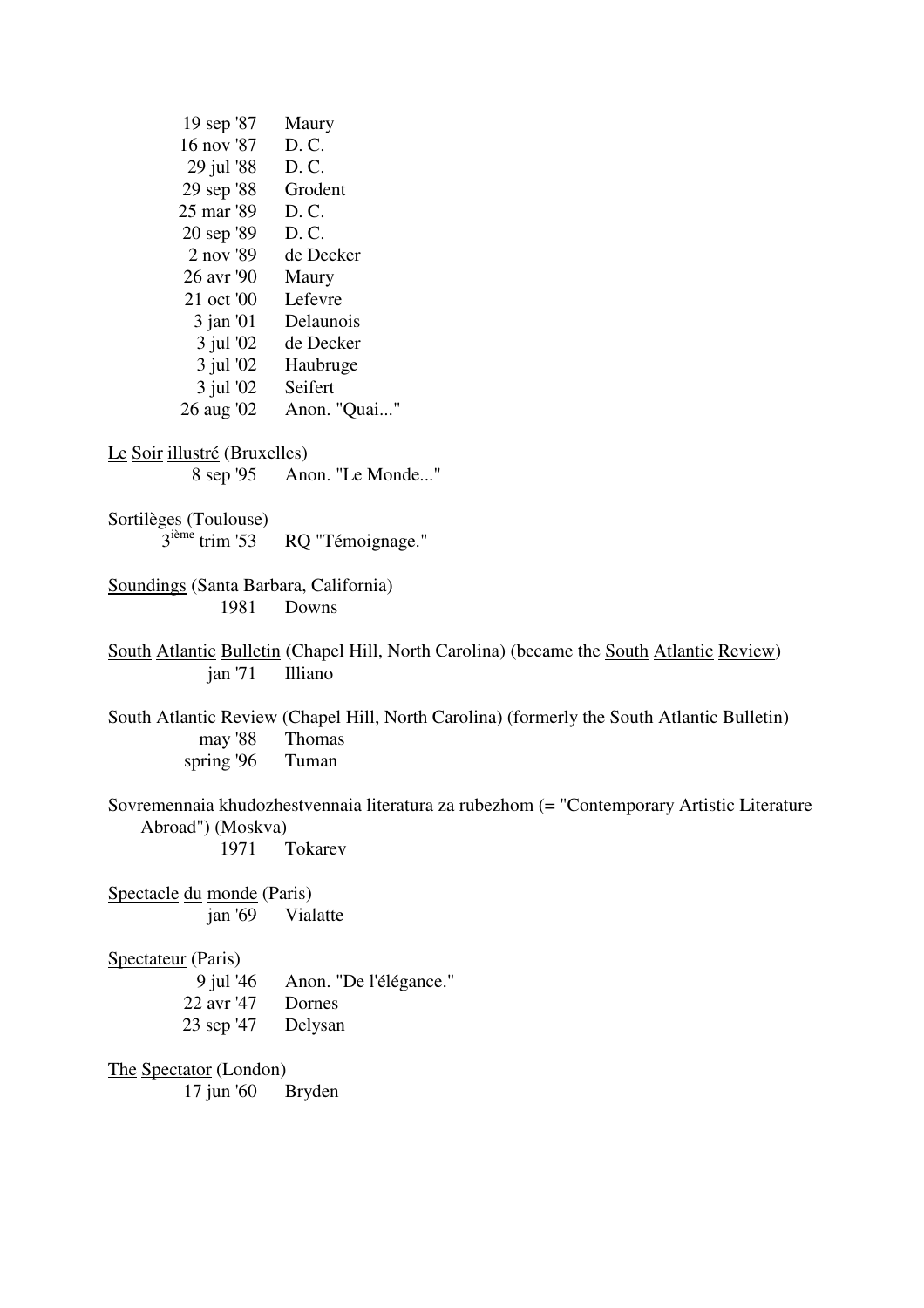26 jul '68 Cole 7 jul '73 Palmer 31 mar '01 Meades Le Sphinx (Bruxelles) jun '35 RQ "Sur..." Spicilegio moderno (Pisa) 1973 De Piaggi Der Spiegel (Hamburg) 9 nov '60 Anon. "Raymond..." 7 dez '60 Anon. "Zazie." 4 jan '61 Anon. "Zazie." 28 jun '61 Anon. "Wörterbus..."<br>19 feb '64 Baumgart Baumgart 26 jan '70 Anon. "Ironie..." 8 mär '71 Anon. "Sturm..." Spiegel der Letteren (Antwerpen) 1981 Dupuis 1996 Van Belle 2000 Baetens Sprache im Technischen Zeitalter (Berlin) okt '64 Widmer okt '69 Soll Springfield Sunday Republican (Springfield, Massachusetts) 13 nov '60 McLaughlin La Stampa (Torino) (one section of this is entitled "Tuttolibri") 20 jun '47 Cajumi 7 jun '67 Giannessi 3 ott '81 Bogliolo 3 ott '81 Orengo 15 set '84 Bogliolo 20 set '85 Levi 20 set '85 Orengo 11 apr '87 Bogliolo Stanford French Review (Saratoga, California) fall '77 Antoine spring '82 Thomas

Steaua (Cluj, Romania)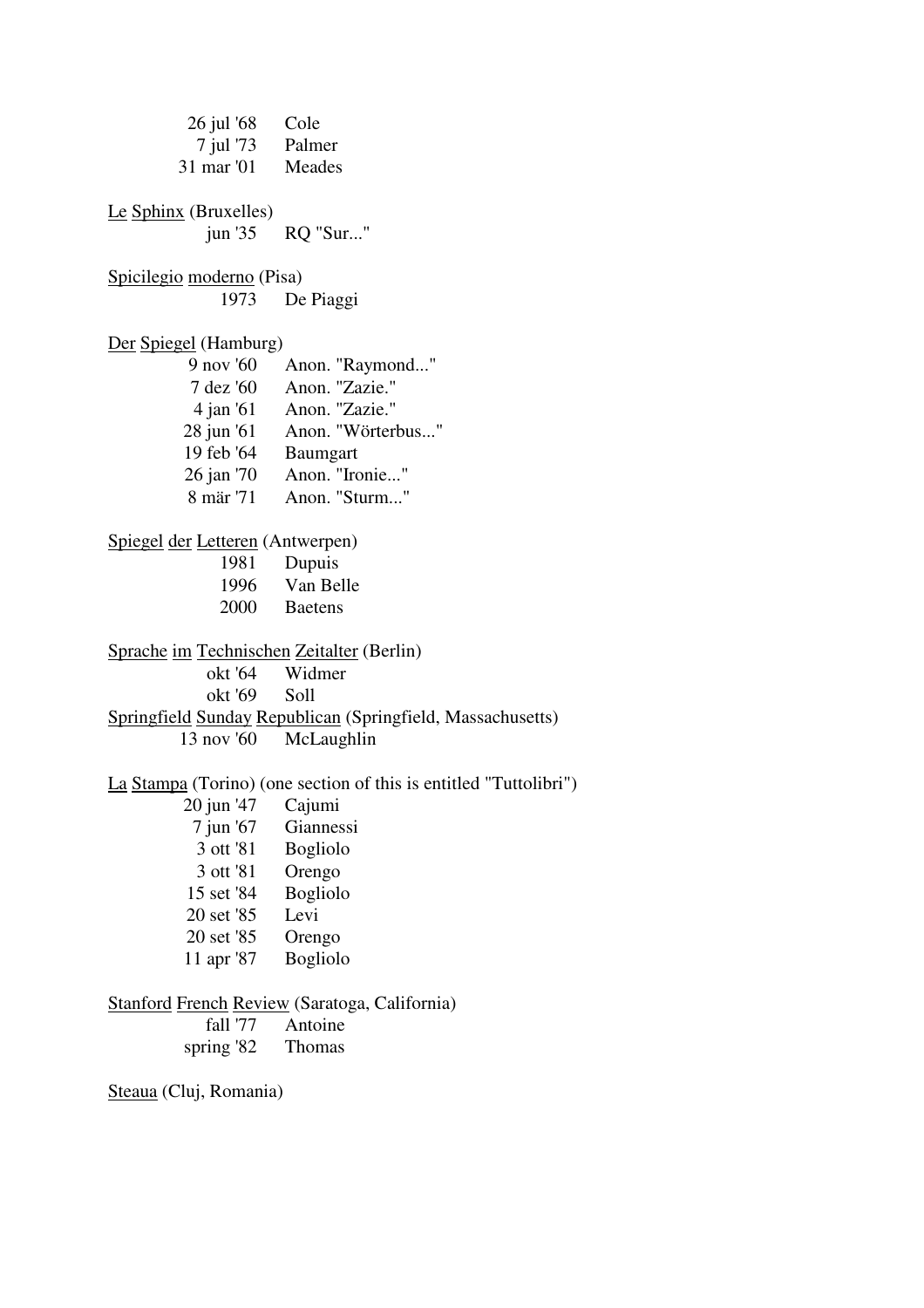apr '73 RQ "Taranul..." 1976 RQ "Moral\_..." Stockholms Tidningen (Stockholm) 21 nov '45 Nadja Holmqvist 16 jan '57 Osterling 23 apr '59 Söderberg Strasbourg Actualités (Strasbourg) oct '61 Anon. "Les Livres..." Strumenti critici (Torino, Italy) feb '79 Meddemmen mai '89 Meneghetti

Studi Danteschi (Firenze) 1984 Gavazenni

Studi francesi (Torino)

mag '94 Poli

- mag '95 Angelelli
- mag '98 Kanceff
	- set '99 Galli Pellegrini
- gen '01 Bricco
- gen '01 Costa
- mag '01 Lupi
- mag '01 Stuppazoni
	- set '02 Arrigoni
	- set '02 Galli Pellegrini

Studi e richerche di letterature e linguistica francese (Napoli) 1980 Tango

Studia neophilologica (Stockholm, Sweden) 1968 Boyer 1984 Sundell

Studia romanica (Heidelberg) 1976 Berg

Studia romanica et linguistica (Frankfurt-am-Main) 1982 Pabst

Studiekamraten (Lund, Sweden)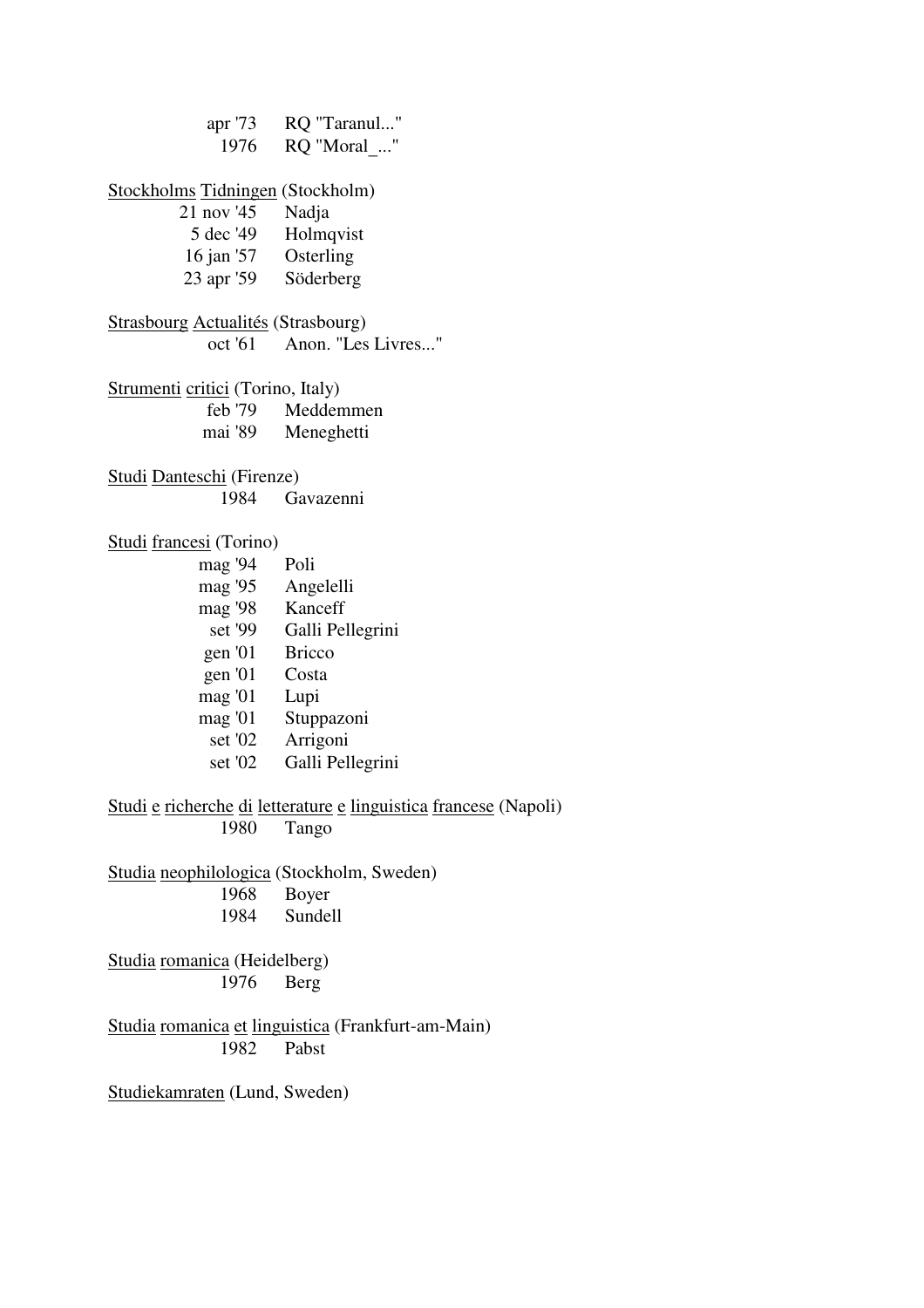1966 Gustavson Studies in Religion / Sciences religieuses (Waterloo, Ontario) 1976 Cooper Studies in the Humanities (Indiana, Pennsylvania) jun '84 Kogan Studies in the Novel (Denton, Texas) summer '90 Vogler Studies in Twentieth Century Literature (Manhattan, Kansas) spring '86 Motte spring '88 Lévy summer '96 Strauss Studies in 20th and 21st Century Literature (Lincoln, Nebraska) winter 2005 Andrews Studium generale (Berlin) 1966 Petri Stuttgarter Zeitung (Stuttgart) 31 dez '60 Michaelis 28 nov '70 Rothschild 27 mar '76 Szenessy Subsidia pataphysica () 29 déc '65 RQ "Modeste..." 29 déc '65 RQ "Note..." 11 aug '66 RQ "Boules..." 10 déc '69 Anon. "Queneau..." 2 fév '71 Anon. "L'Amer..." 2 fév '71 Dinguirard 22 fév '72 Gosselin 22 fév '72 RQ "La Relation..." Sub-stance (Madison, Wisconsin) 1980 Tarn 1988 Thomas 1988 Jouet 1992 Clark 1993 Hallyn 1993 Lévy-Leblond 1996 Lévy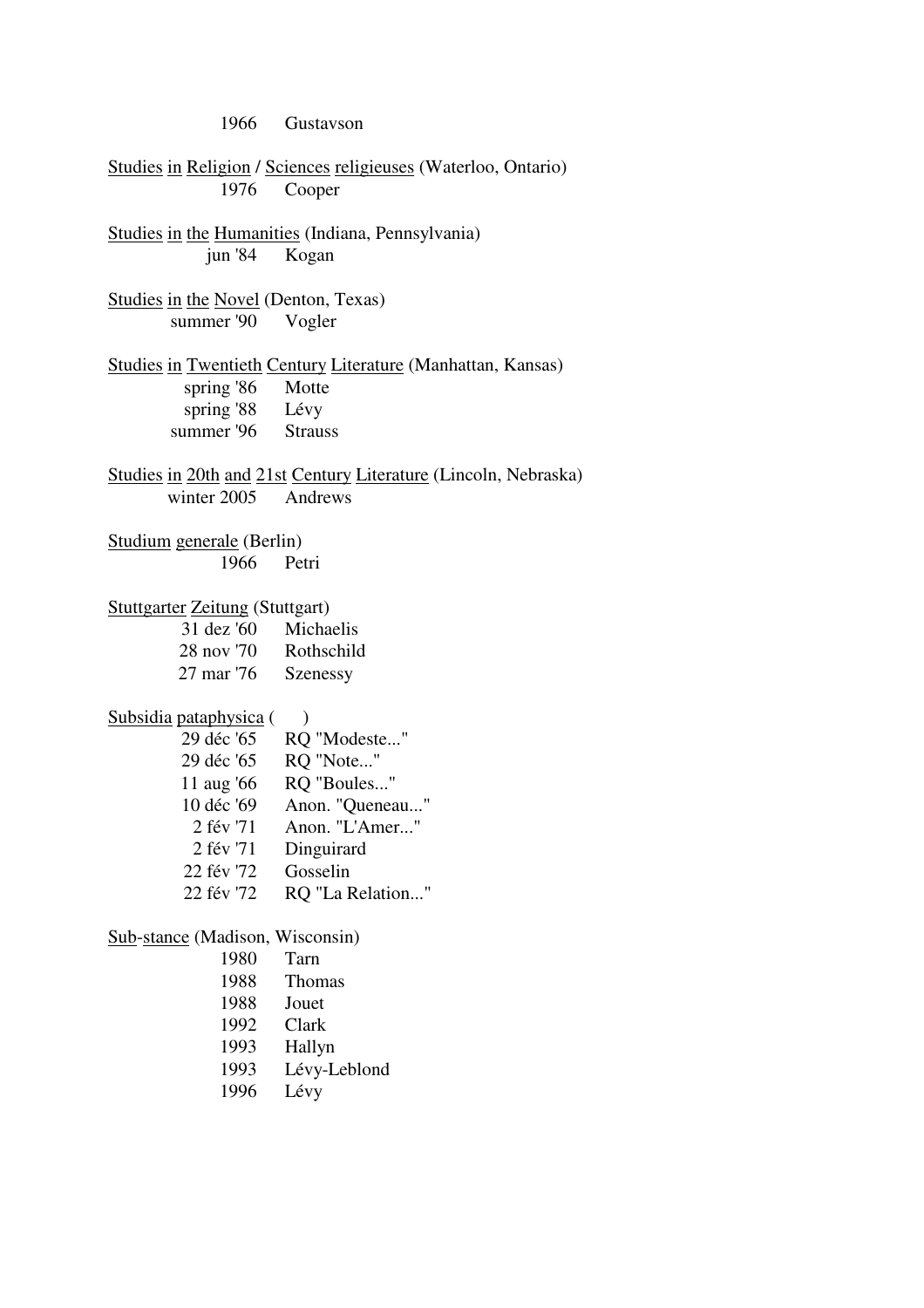| 1999 Motte<br>2001<br>2001 Motte     | Jouet<br>2001 Laskowski-Caujolle |
|--------------------------------------|----------------------------------|
| <b>Sud</b> (Marseille)               |                                  |
| 1981 Cortot                          |                                  |
| 1981                                 | RQ "Avant-propos"                |
|                                      | 1986 Tournier                    |
|                                      | 1991 Arnaud                      |
| Le Sud-ouest (Bordeaux)              |                                  |
|                                      | 3 fév '59 de Wissant             |
| 12 nov '60 de Wissant                |                                  |
|                                      |                                  |
| Le Sud Ouest dimanche (Bordeaux)     |                                  |
| 16 jun '02 Jannoud                   |                                  |
|                                      |                                  |
| Süddeutsche Zeitung (Augsburg)       |                                  |
| 11 dez '76                           | Kramberg                         |
| <b>Süddeutsche Zeitung (München)</b> |                                  |
| 29 okt '60 Blöcker                   |                                  |
|                                      | 3 dez '60 Uhlenhorst             |
| 24 dez '60 Roos                      |                                  |
| 6 mai '61 Blöcker                    |                                  |
| 7 dez '63 Kramberg                   |                                  |
|                                      | 23 mai '64 RQ "Hors"             |
| 14 aug '64 Kramberg                  |                                  |
| 13 dez '69                           | Schyle                           |
| 17 jan '70                           | Henschen                         |
| 21 mai '70                           | Beer                             |
| 20 jun '70                           | Drews                            |
| 9 dez '72                            | Podak                            |
| 22 feb '73                           | Anon. "Meister"                  |
| 15 nov '73                           | Grössel                          |
| 20 dez '75                           | Grössel                          |
| 26 okt '76                           | Bondy                            |
|                                      |                                  |

### Sudwestdeutsche Allegemeine Zeitung (Mannheim)

5 apr '66 Kaiser

# $\frac{\text{La Suisse}}{3 \text{ mar } 68}$

Chavannes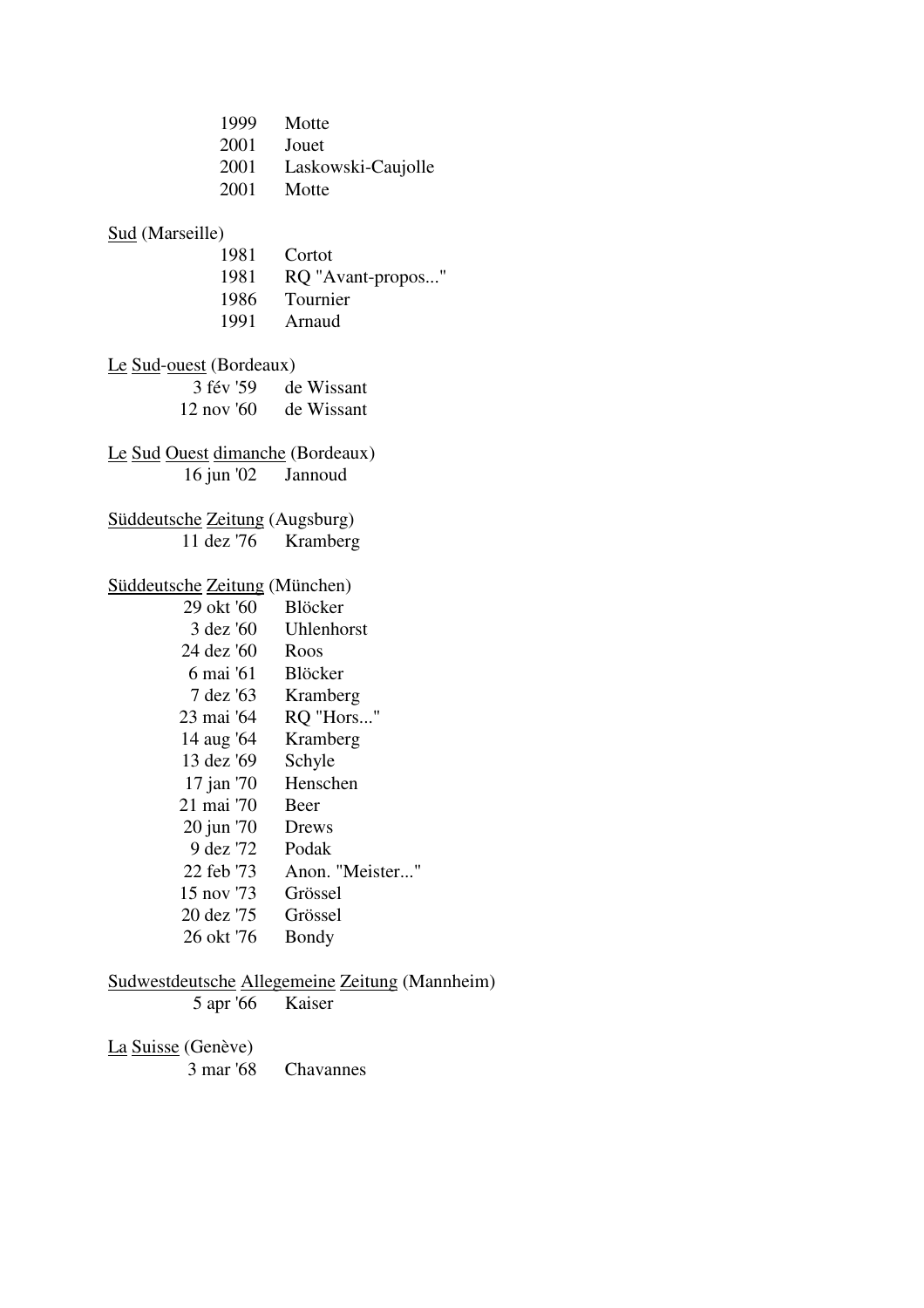Sulfur (Pasadena, California) spring 1997 Tejada The Sun (Baltimore) 21 jul '85 Codrescu Sunday Standard-Times (New Bedford, Massachusetts) 23 oct '60 Dias Sunday Telegraph (London) 29 jan '67 Heppenstall 29 jul '73 King 22 aug '76 Lehane Sunday Times (London) (Cf. also The Times) 19 nov '50 Snow 7 feb '60 Russell 12 jun '60 Jameson 12 jun '60 Raymond 11 mar '62 Hobson 29 jan '67 Mortimer 28 jul '68 Whitley 8 jul '73 Symons 8 aug '76 Neville 7 nov '76 RQ "Melancholy..." 29 jun '80 Kington 5 jun '88 Saul 17 jan '93 O'Connor 1 jan '95 Adair 28 jan '96 Baker Supérieur inconnu (Paris) jan '00 Rey Sur (Buenos Aires) Bordelais Sureau (Amiens)  $1^{ier}$  tri '84 Arnaud<br> $1^{ier}$  tri '84 Beauma Beaumatin 1985 Compère Le Surréalisme, même (Paris) oct '56 Goldfayn oct '56 Legrand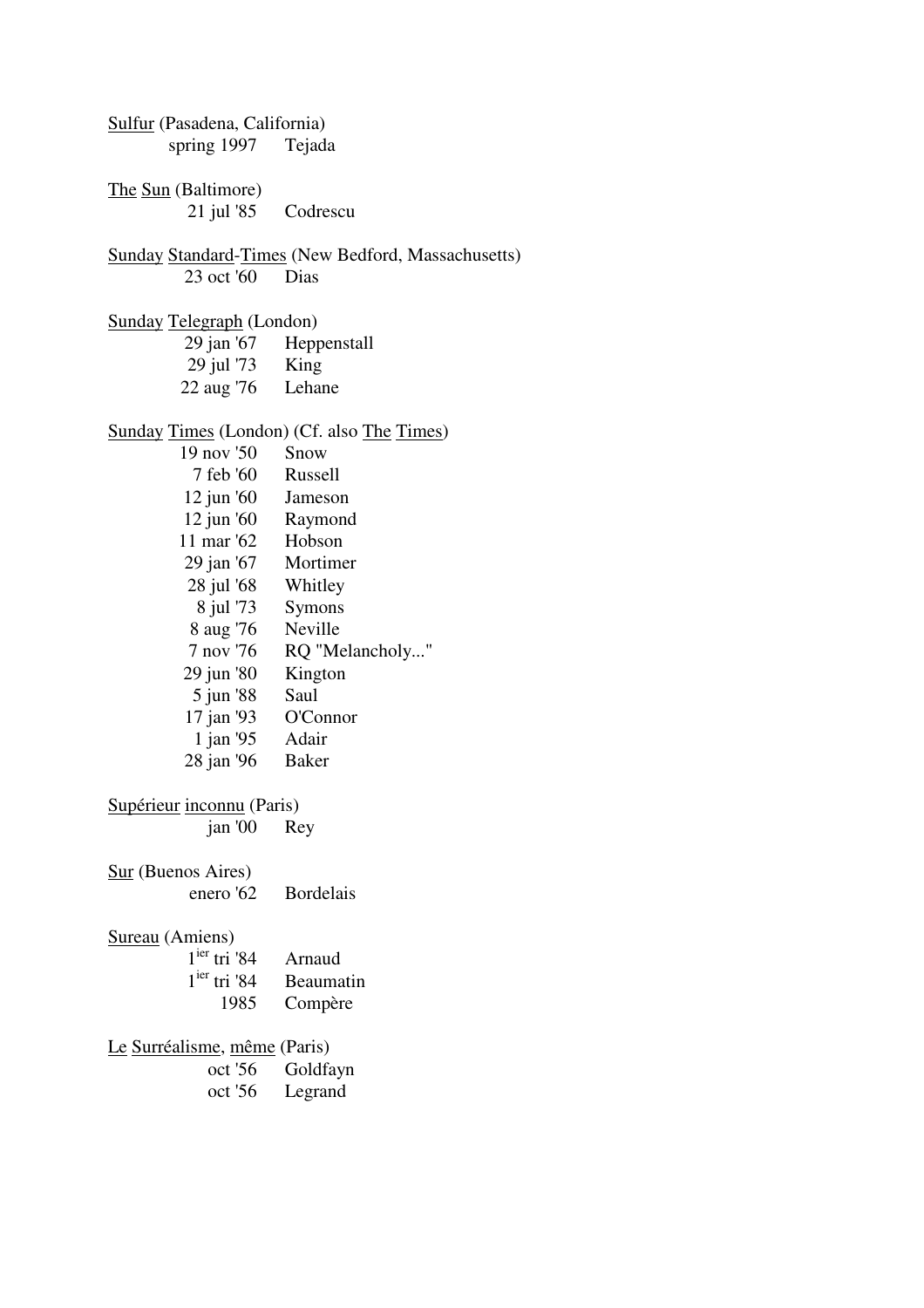| Surréalisme révolutionnaire (Paris)             |                         |
|-------------------------------------------------|-------------------------|
|                                                 | mar '48 RQ "Sur"        |
| <b>Symmetry: Culture and Science (Budapest)</b> |                         |
|                                                 | 2003 Bonch-Osmolovskaia |
| <b>Svenska Dagbladet</b> (Stockholm)            |                         |
| 28 mar '51 Schildt                              |                         |
| 4 feb '57 Janzon                                |                         |
| Svetová Literatura (Praha, Czechoslovakia)      |                         |
| 1965 Daix                                       |                         |
|                                                 | 1966 Kon pek            |
|                                                 | 1969 Anon. "Anály"      |
| <b>Symposium</b> (Syracuse, New York)           |                         |
| winter '77 Jones                                |                         |
| summer '86 Gobert                               |                         |
| winter '89 Day                                  |                         |
| summer '97 Klaw                                 |                         |
| winter '01 Schilling                            |                         |
| <b>Syndicats</b> (Bruxelles)                    |                         |
| 12 avr '52 Muno                                 |                         |
| Synthèse (Dordrecht, Holland)                   |                         |
| sep '92 Corry                                   |                         |
| Synthèses (Bruxelles)                           |                         |
|                                                 | 1948 Cormeau            |
| jun '51 Noulet                                  |                         |
| avr '59 Chapier                                 |                         |
| <b>Synthesis</b> (Bucuresti)                    |                         |
| 2000-2001                                       | Domaratskaya            |
| Szinhaz (Budapest)                              |                         |
| 1983                                            | Tamás                   |
| Table ronde (Paris)                             |                         |
| mai '52                                         | Marceau                 |
| jul $'54$                                       | <b>Braspart</b>         |
| fév '62                                         | de Boisdeffre           |
| nov '62                                         | Albérès                 |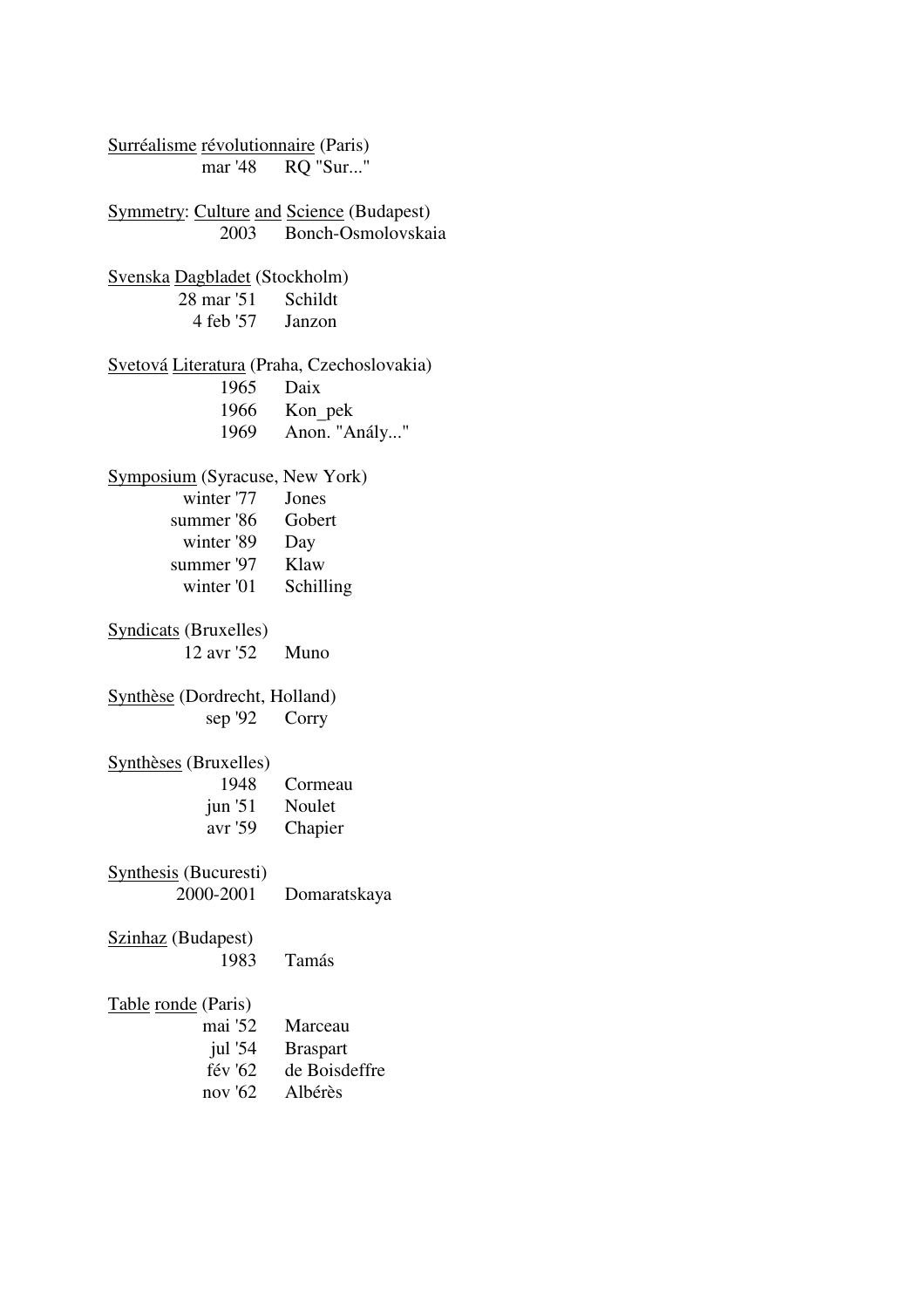Tabou magazine (Paris) 8 déc '50 Anon. "Les Anciennes..." Der Tageblatt (Luxembourg) 22 dez '51 Anon. "L'Académie..." 3 okt '00 Anon. "Raymond..." 5 okt '00 Anon. "Queneau..." 5 okt '00 Anon. "Raymond..." 9 okt '00 Konsbrück Tagesspiegel (Berlin) 28 mai '61 Blöcker 30 nov '75 Weidmann 23 apr '78 Drewitz Talisman (Hoboken, New Jersey) fall '91 Laurance Tam-Tam (Paris) jun '50 Vignes Tamkang Review (Taipei, Taiwan) apr '75 Bien oct '75 Levin Tangente (Argenteuil) mai '95 Criton The Tatler (London) 2 jun '48 Bowen Techniques nouvelles (Bruxelles) 1973 Anon. CR of Le Voyage 1976 Anon. CR of Morale Technologos (Paris) printemps '87 Jeandillou Teka (Zagreb) pro '74 Klai\_ Tel Quel (Paris) 22 avr '47 Reuillard 20 mai '47 Descaves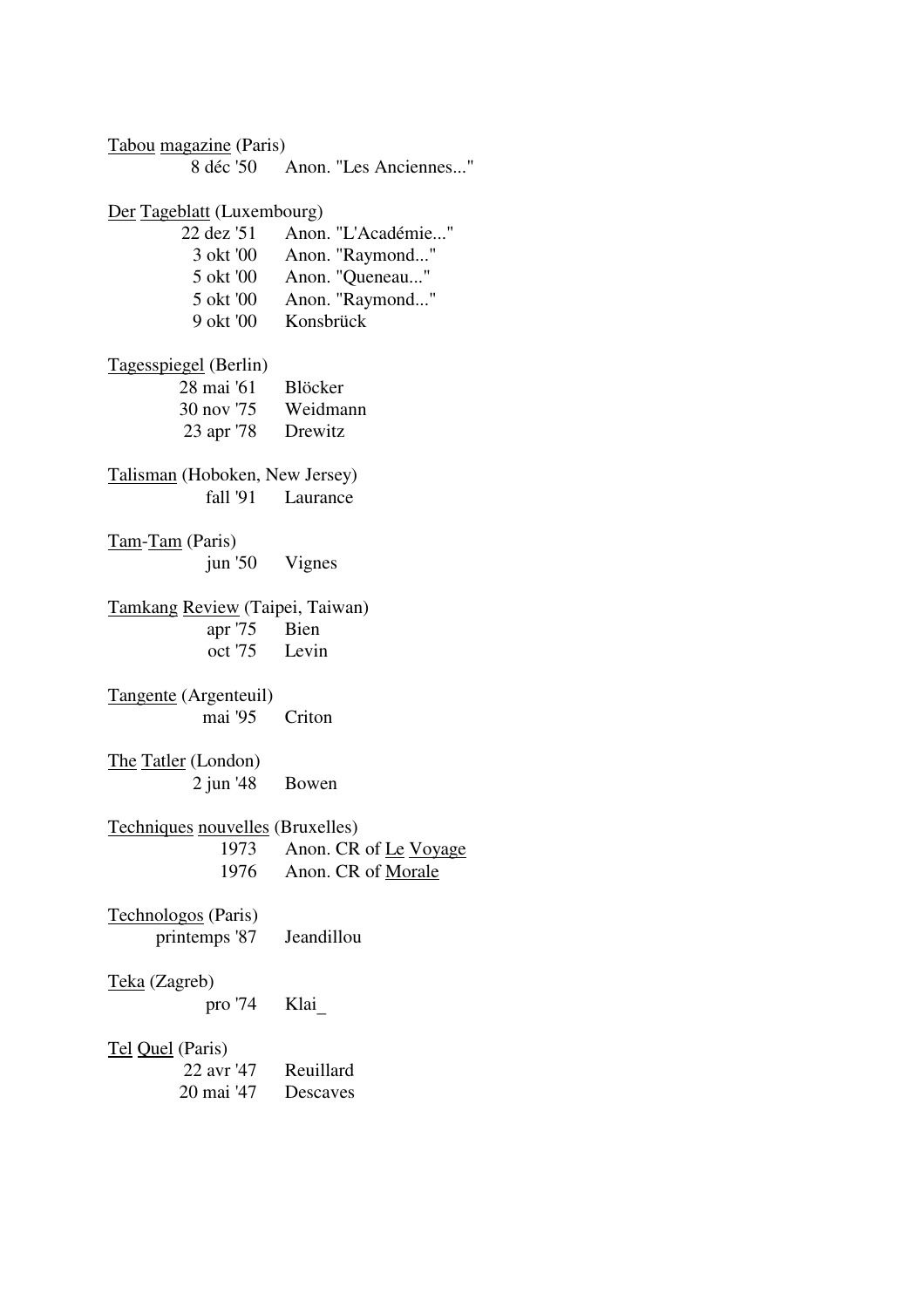| printemps '63 Thibaudeau                                                      |                                               |
|-------------------------------------------------------------------------------|-----------------------------------------------|
| Télé-ciné (Paris)                                                             |                                               |
| jan '81 Dor                                                                   |                                               |
|                                                                               |                                               |
| <u> Télé-radio</u> (Paris)<br>$1^{i\text{er}}$ déc <sup>1</sup> 57 Lesquilbet |                                               |
|                                                                               |                                               |
| <u>Télé-Star</u> (Paris)                                                      |                                               |
| $1ier$ mai '79                                                                | Depussé                                       |
| 14 déc '82                                                                    | Anon. "Les Exercices"                         |
| <u>Télé 7 Jours</u> (Paris)                                                   |                                               |
| 18 nov '61                                                                    | Andrieu                                       |
| 3 fév '79                                                                     | Perrin                                        |
| 19 nov '80                                                                    | Maquet                                        |
| 18 déc '82                                                                    | Verdot                                        |
|                                                                               |                                               |
| Télécom (Paris)                                                               |                                               |
|                                                                               | jun '63 Blanchard                             |
| Le Télégramme de Brest (Brest)                                                |                                               |
| 14 nov '68 Treussart                                                          |                                               |
|                                                                               | 22 avr '81 Anon. "Ni"                         |
|                                                                               |                                               |
|                                                                               | TéléObs (Paris) (from the Nouvel Observateur) |
| 9 fév '95                                                                     | Gandillot                                     |
|                                                                               |                                               |
| Télépro (Verviers)                                                            |                                               |
| 17 sep '87 Bourdon                                                            |                                               |
| Télérama (Paris)                                                              |                                               |
| 31 jan '79                                                                    | <b>Bertrand</b>                               |
| 10 fév '79                                                                    | Grégeois                                      |
| 7 nov '79                                                                     | Lepape                                        |
| 3 jun '81                                                                     | Lepape                                        |
| 21 oct '81                                                                    | Lepape                                        |
| 3 fév '82                                                                     | Lepape                                        |
| 15 déc '82                                                                    | Lepape                                        |
| 15 déc '82                                                                    | Pascaud                                       |
| 30 mar '83                                                                    | <b>Belot</b>                                  |
| 11 jan '84                                                                    | Gazier                                        |
| 20 jun '84                                                                    | Anon. "Danièle"                               |
| 19 sep '84                                                                    | Anon. " <u>Le Dimanche</u> "                  |
| 8 mai '85                                                                     | Pascaud                                       |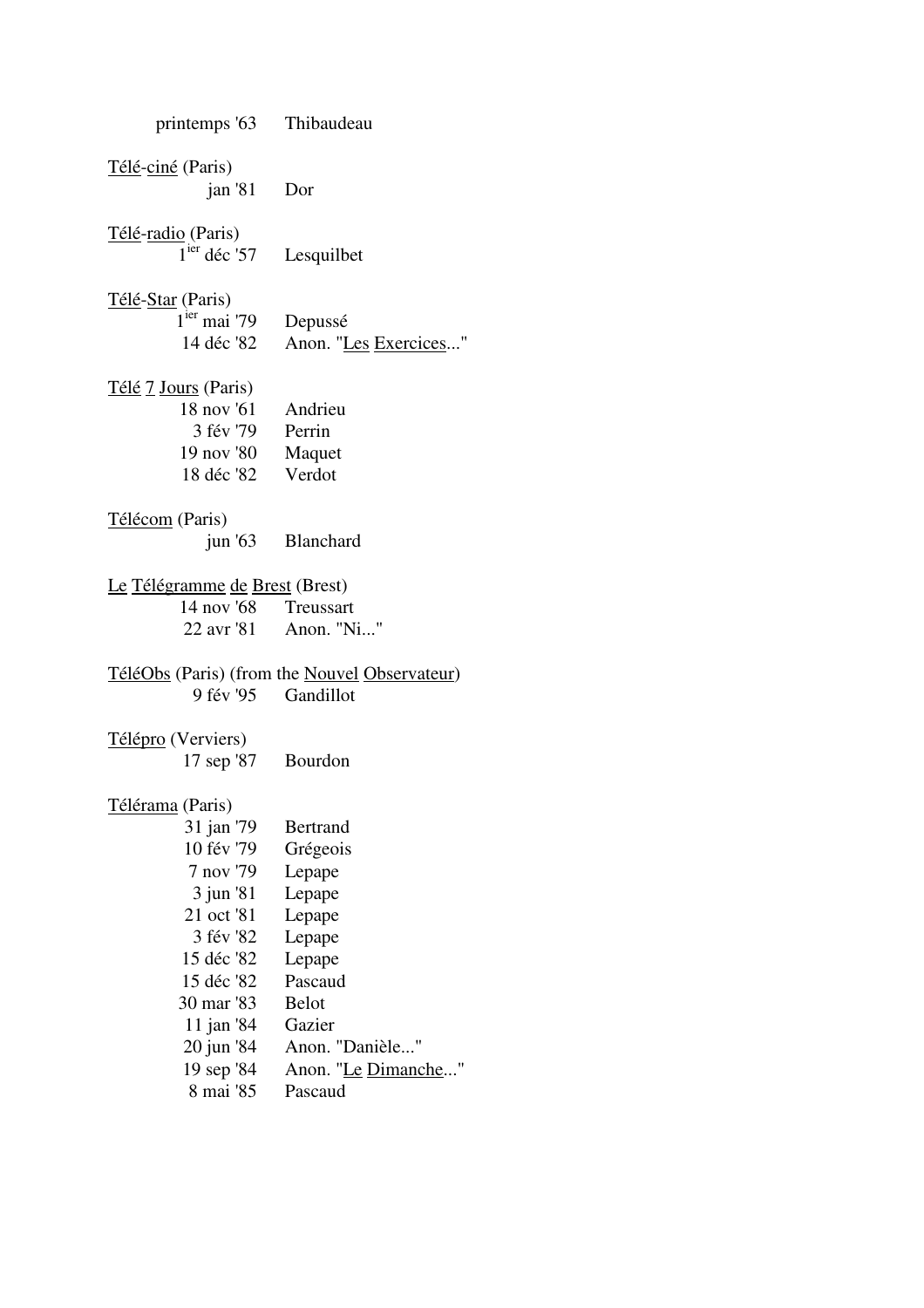| 18 jun '86                           | Gazier                         |  |
|--------------------------------------|--------------------------------|--|
| 15 oct '86 Bouchez                   |                                |  |
| 22 oct '86                           | Murat                          |  |
| 6 déc '89 Gazier                     |                                |  |
| 23 déc '92 Lecoeur                   |                                |  |
| 8 déc '93 Siclier                    |                                |  |
| 8 fév '95 Belo                       |                                |  |
| $3$ jan '96                          | Landrot $(2x)$                 |  |
| 16 jun '99                           | Pangon                         |  |
|                                      | 16 jun '99 Villeneuve          |  |
|                                      | 14 jul '99 Anon. "Anagrammes." |  |
| 20 jul '02 Gazier                    |                                |  |
|                                      |                                |  |
| <b>TEM:</b> Texte en main (Grenoble) |                                |  |
| hiver '84                            | Labbaye                        |  |
|                                      |                                |  |
| Témoignage chrétien (Paris)          |                                |  |
| $17 \text{ nov } 61$ Alter           |                                |  |
| 8 jan '70 Gallois                    |                                |  |
|                                      |                                |  |
| Tempo (London)                       |                                |  |
| mar '80                              | Maguire                        |  |
| Tempo presente (Roma)                |                                |  |
| $feb$ '57                            | Garosci                        |  |
|                                      |                                |  |
| Le Temps (Paris)                     |                                |  |
| $2$ sep '42 Henriot                  |                                |  |
|                                      |                                |  |
| Le Temps de la poésie (Paris)        |                                |  |
|                                      | mar '52 RQ "Mer"               |  |
|                                      |                                |  |
| Le Temps de la réflexion (Paris)     |                                |  |
| 1988                                 | Mouchard                       |  |
|                                      |                                |  |
| Temps modernes (Paris)               |                                |  |
| fév '47                              | RQ "Café"                      |  |
| aug '47                              | Etiemble                       |  |
| déc '47                              | RQ "A d'autres."               |  |
| sep $'48$                            | Tran                           |  |
| oct '48                              |                                |  |
|                                      | Nadeau                         |  |
| nov '48                              | <b>RQ</b> Petite               |  |
| nov '48                              | Roy                            |  |
| mai '49                              | <b>RQ</b> Petite               |  |
| jun $'49$                            | <b>Belaval</b>                 |  |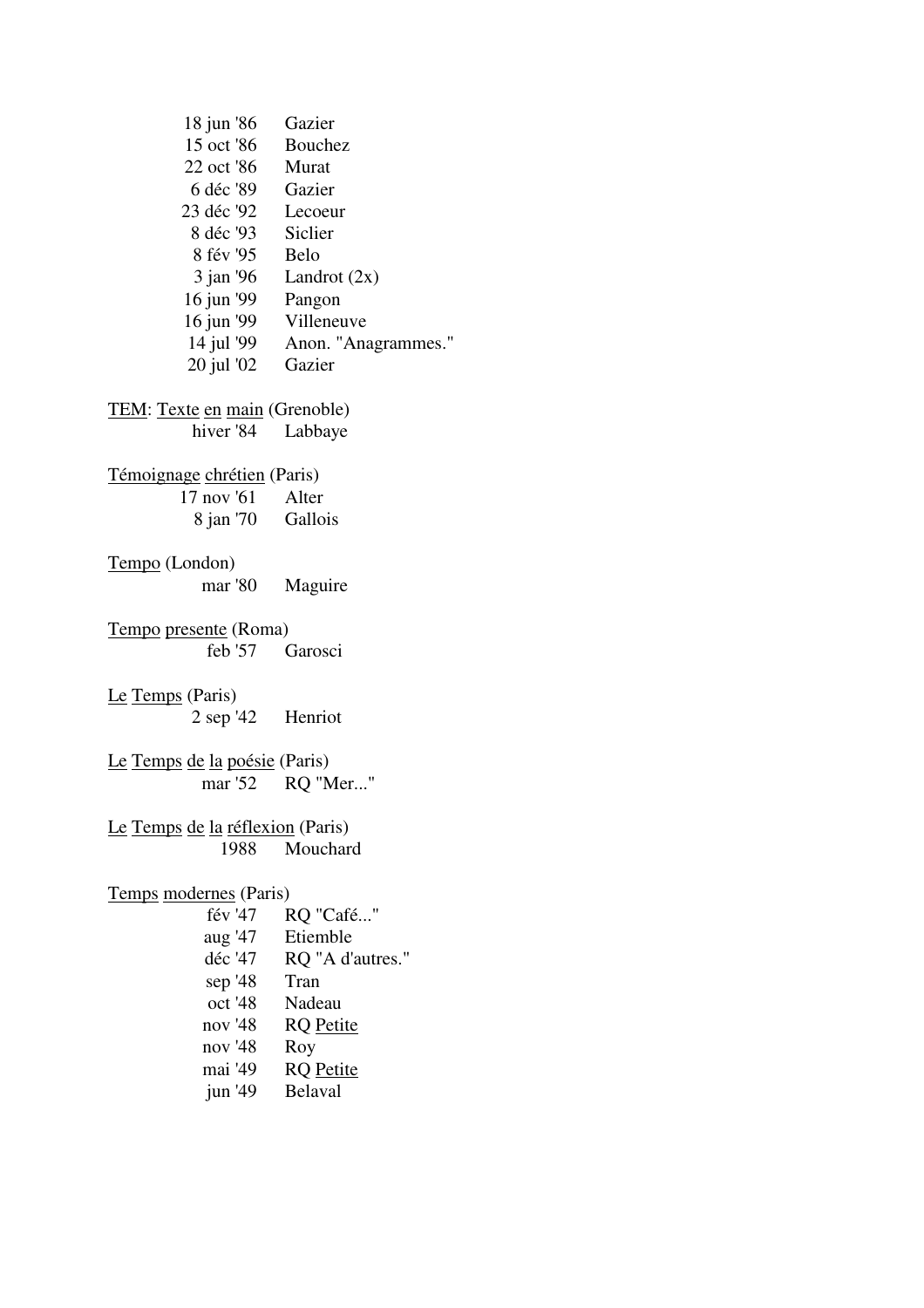| déc '49                                    | Etiemble           |
|--------------------------------------------|--------------------|
| jul $'50$                                  | <b>RQ</b> Petite   |
| jan 51                                     | RQ "Philosophes"   |
| oct '51                                    | Vian               |
| déc '51                                    | <b>RQ</b> Dimanche |
| jan'52                                     | <b>RQ</b> Dimanche |
| fév '52                                    | <b>RQ</b> Dimanche |
| aug '77  Zimmer                            |                    |
| mar '89 Servin                             |                    |
| nov '89 Servin                             |                    |
| mai '99 Séité                              |                    |
| Temps présent (Paris)                      |                    |
| 13 avr '45 Anbert                          |                    |
| Tendances (Paris)                          |                    |
| déc '67 Maurois                            |                    |
| Terre des hommes (Le Pradet, Le Var)       |                    |
| 2 fév '46 Saillet                          |                    |
|                                            |                    |
| Tête de l'âne (Bassac)                     |                    |
|                                            | aug '75 RQ "Bien"  |
|                                            |                    |
| $Text + Kritik (Aachen)$                   |                    |
| okt '01 Fendt                              |                    |
|                                            |                    |
| Texte (Toronto)                            |                    |
| 1988                                       | Lapprand           |
| 1989                                       | Bessière           |
| 1989                                       | Dupriez            |
| 1999                                       | Souchier           |
| Textes et documents pour la classe (Paris) |                    |
| #213                                       | RQ "Pour"          |
| #213                                       | RQ "Prenez"        |
|                                            |                    |
| Textes et langages (Nantes)                |                    |
| 1986                                       | Debon              |
|                                            |                    |
| <b>Textuel</b> (Paris)                     |                    |
| oct '85                                    | Pomian             |
| 1988                                       | Colonna            |
| 1988                                       | Pawlikowska        |
| mai '00                                    | Souchier           |
|                                            |                    |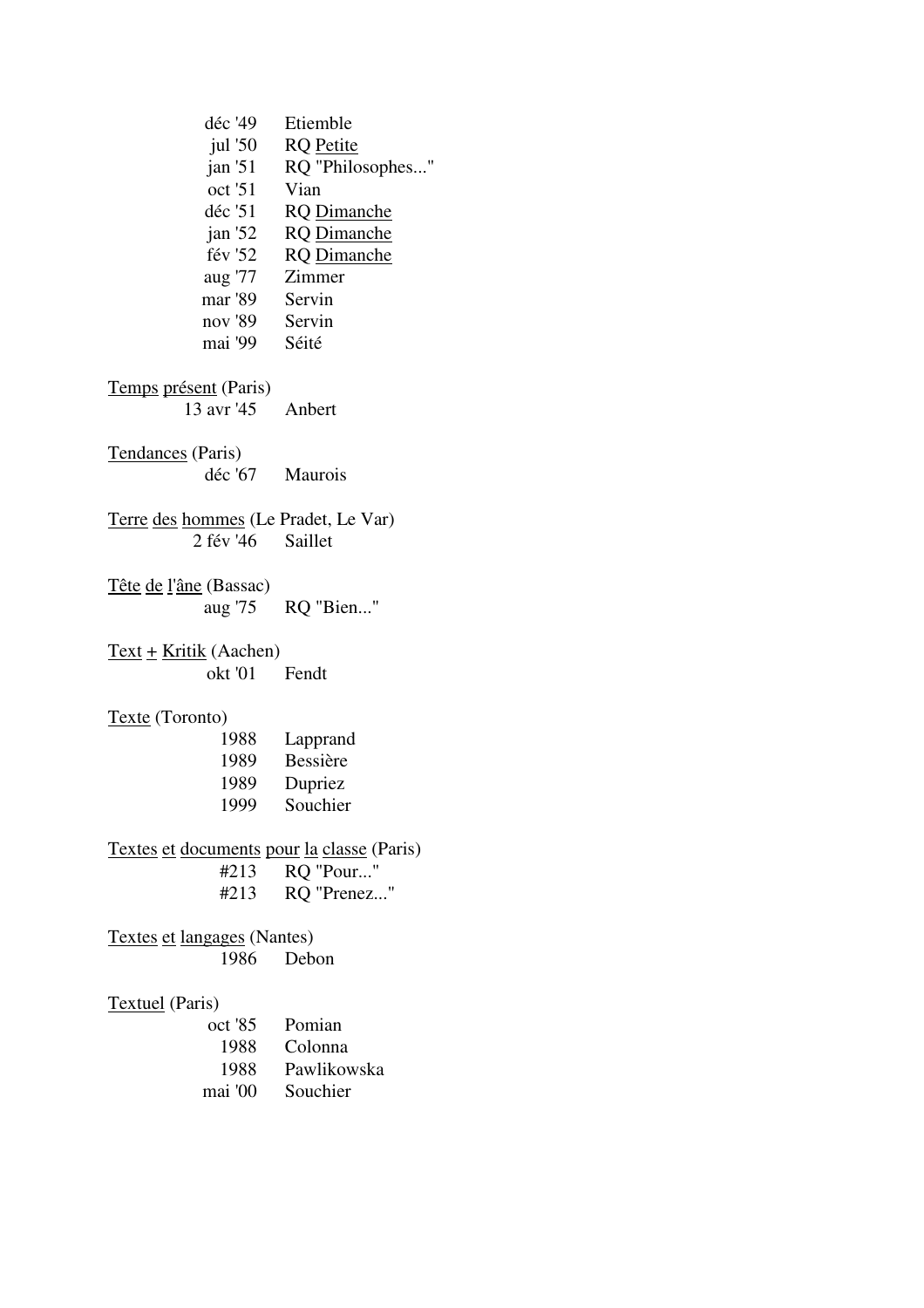Textyles (Bruxelles) nov '89 Mahieu Thalia (Ottawa, Ontario) spring '81 Normand Theater der Zeit (Berlin) 16 jul '83 Pietzsch Théâtre à Toulouse (Toulouse) jan '82 Gomez jan '86 Caradec jan '86 Pascaud Thought (Delhi, India) 22 may '65 Lennon Le Thyrse (Bruxelles) mar '52 Hennart fév '64 Belmans Tiger's Eye (New York) dec '47 RQ "At the..." Le Tigre (Montpellier) 20 mai '45 Napoléon De Tijd (Amsterdam) 4 aug '78 Kockelkoren Tijdschrift voor Filosofie (Leuven, Belgie) mar '98 Van Bendegem TIME (Chicago) 21 nov '60 Anon. "L'Enfant..." 10 jan '77 Anon. "Perverbs..." 30 dec '85 Hughes Time and Tide (Bramhall, Cheshire) 5 jun '48 Hartley 2 dec '50 McGivering 18 jun '60 Anon. "The Nymphet..." 6 jul '61 RQ "A World..."

The Times (London): Cf. also The Sunday Times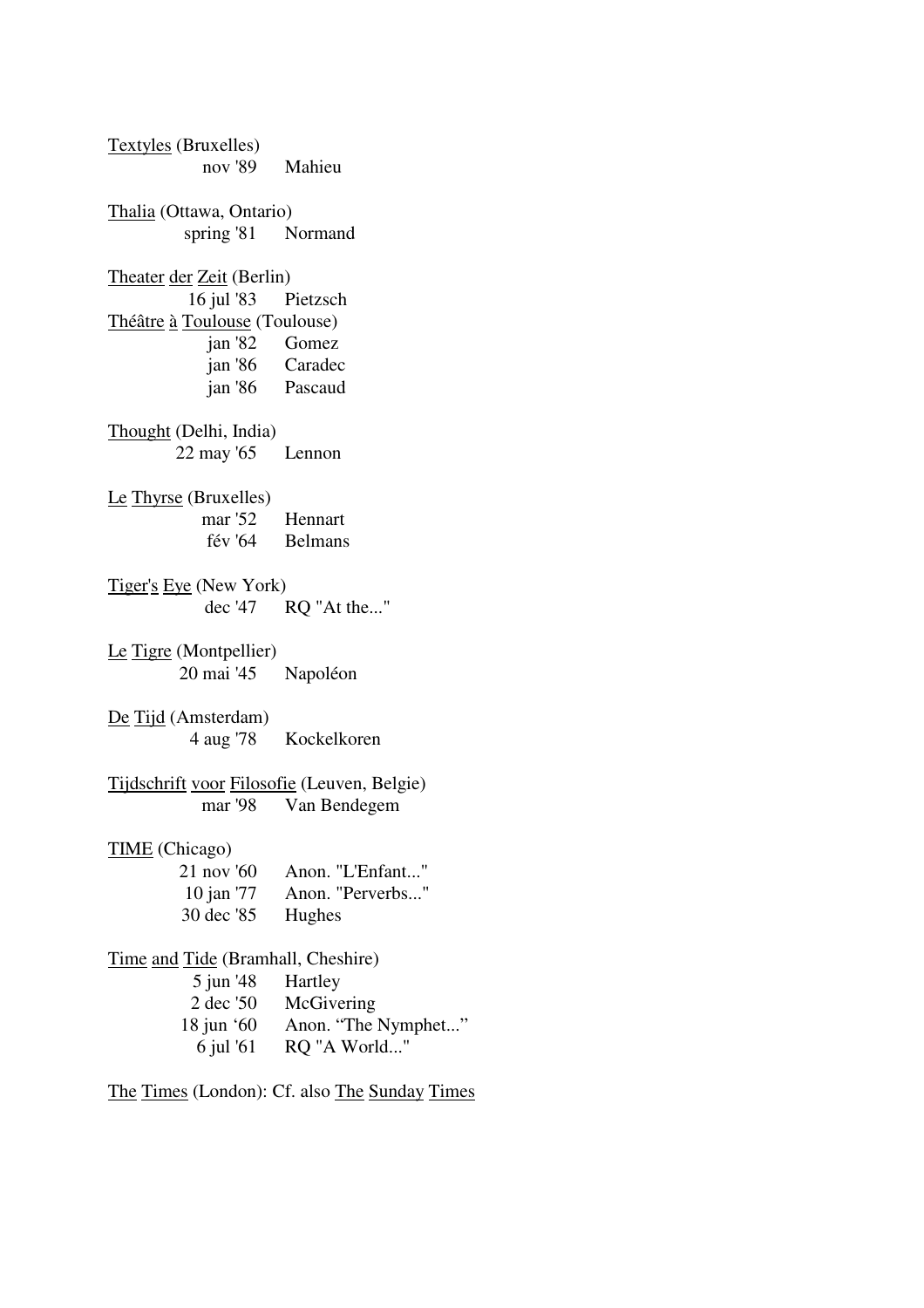| 2 feb '67                                    | Curtis                                     |
|----------------------------------------------|--------------------------------------------|
| 27 jul '68                                   | Gallagher                                  |
| 3 aug '68                                    | <b>Brooke-Rose</b>                         |
| 12 jul '73                                   | Williams                                   |
| 16 sep '76                                   | <b>Baker</b>                               |
| 26 oct '76                                   | Anon. "M. Raymond"                         |
| 5 feb '81                                    | Evans                                      |
| 15 dec '83                                   | Kington                                    |
| 25 jul '94                                   | Bone                                       |
| 26 jul '94                                   | Llewellyn-Smith                            |
| 20 jan '99                                   | Kingston                                   |
| 4 mar '99                                    | Coren                                      |
| $12$ jun '04                                 | MacIntyre                                  |
|                                              |                                            |
| <b>Times Educational Supplement (London)</b> |                                            |
| 20 nov '81                                   | <b>Buss</b>                                |
| 6 apr '84 Buss                               |                                            |
| 25 apr '03 Brennan                           |                                            |
|                                              | Times Higher Education Supplement (London) |
| 7 mar '86                                    | Jefferson                                  |
|                                              |                                            |
| <b>Times Literary Supplement (London)</b>    |                                            |
| 7 jun '47                                    | Anon. "Theme"                              |
| 5 jun '48                                    | Anon. "Raymond"                            |
| 19 feb '49                                   | Anon. "Ideas"                              |
| 27 oct '50                                   | Anon. "Parisian"                           |
| 20 mar '53                                   | Anon. "The Position"                       |
| 17 dec '54                                   | Anon. "Fantastic"                          |
| 27 may '55                                   | Anon. "Poetry"                             |
| 10 feb '56                                   | Anon. "Cerebral"                           |
| 13 jul '56                                   | Anon. "To Collect"                         |
| 6 jun '57                                    | Anon. "The Novel                           |
|                                              | Anon. "Western"                            |
| 26 jul '57<br>13 mar '59                     | Anon. "Hands"                              |
| 17 jun '60                                   | Anon. "A Dazzle"                           |
| 13 oct '61                                   | RQ "Little"                                |
|                                              |                                            |
| 22 jun '62                                   | Anon. "Legacies"                           |
| 29 jun '62                                   | Selwyn<br>Anon. "Zazie's"                  |
| 1 feb '63                                    |                                            |
| 27 sep '63                                   | Anon. "More"                               |
| 3 sep '64                                    | Anon. "Queneau's"                          |
| 8 oct '64                                    | Moles                                      |
| 8 jul '65                                    | Anon. "Duc"                                |
| 30 sep '65                                   | Anon. "Sounding"                           |
| 25 may '67                                   | Anon. "The Writing"                        |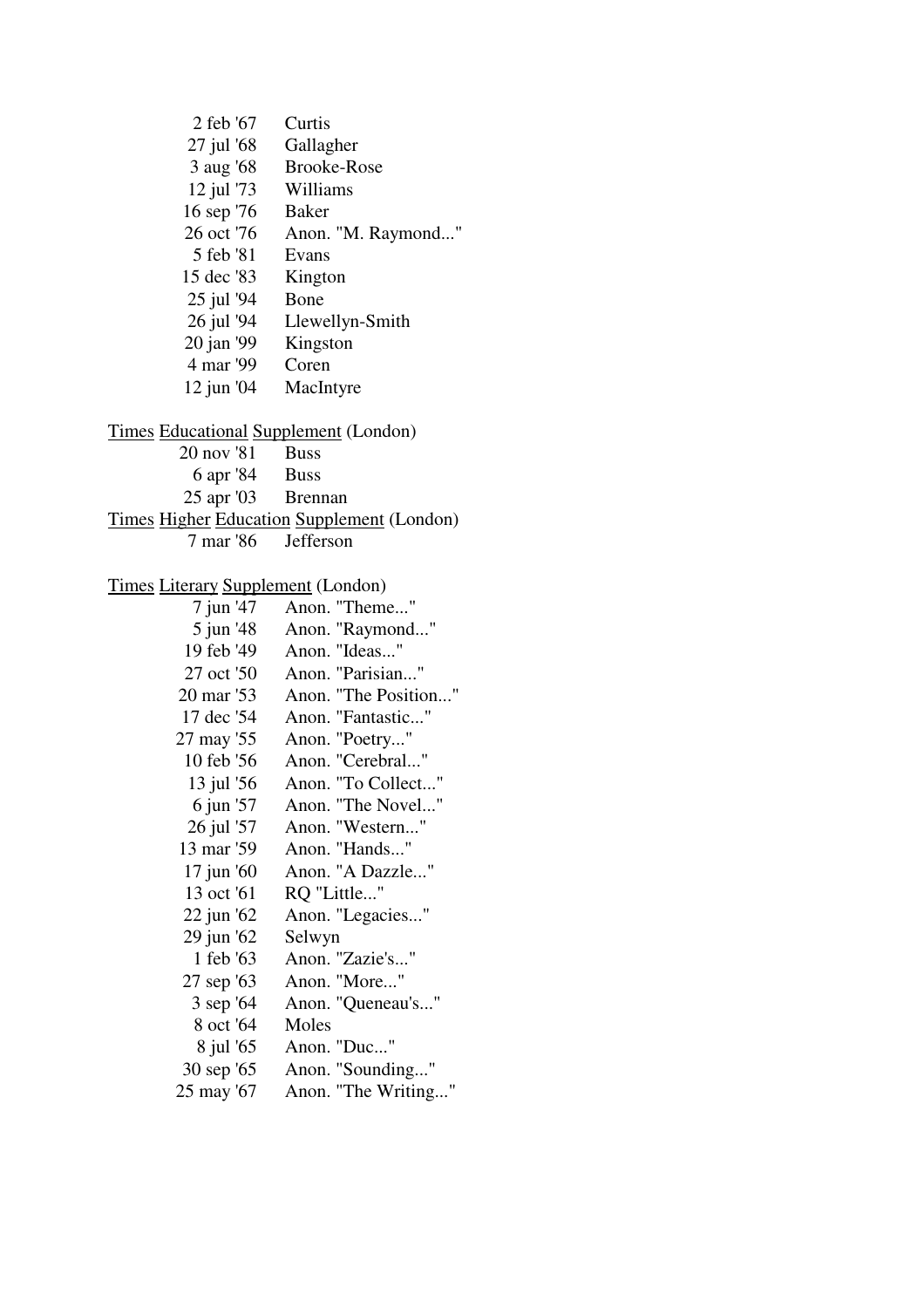| 1 jun '67  | Cobb                     |
|------------|--------------------------|
| 8 jun '67  | Anon. "More a"           |
| 31 aug '67 | Anon. "When"             |
| 28 sep '67 | RQ "Science"             |
| 12 sep '68 | Anon. "Country"          |
| 19 sep '68 | Anon. "On the Saddle"    |
| 7 nov '68  | <b>Shipps</b>            |
| 19 dec '68 | Anon. "The Sky's"        |
| 1968       | Anon. "At the Frontier"  |
| 15 may '69 | Anon. "Juggling"         |
| 25 sep '69 | Anon. "Liquefacts."      |
| 8 oct '71  | RQ "Project (#2)."       |
| 8 jun '73  | Anon. "Post-surrealism." |
| 3 aug '73  | Anon. "Joytrip."         |
| 12 oct '73 | Anon. "Constraints"      |
| 1 aug '75  | Lucas                    |
| 5 sep '75  | Kington                  |
| 10 sep '76 | Anon. "Welcome"          |
| 21 jan '77 | Anon. "Reputations"      |
| 25 aug '78 | Anon. "Getting"          |
| 15 sep '78 | Marriott                 |
| 20 feb '81 | Craig                    |
| 16 oct '81 | Sturrock                 |
| 26 mar '82 | Chanteau                 |
| 14 oct '83 | Reading                  |
| 7 mar '86  | Reading                  |
| 18 jul '86 | Sturrock                 |
| 30 oct '87 | Josipovici               |
| 5 aug '88  | Sheringham               |
| 26 aug '88 | <b>Burton-Page</b>       |
| 2 sep '88  | Lee                      |
| 15 dec '89 | Benabon                  |
| 27 apr '90 | Sheringham               |
| 29 nov '91 | Craig                    |
| 28 jan '94 | <b>Buss</b>              |
| 25 apr '97 | Sturrock                 |
| 24 mar '00 | Anon. "Author"           |
| 16 feb '01 | Dallas                   |
| 24 may '02 | Duguid                   |
| 10 jan '03 | Sheringham               |
|            |                          |

Times-Picayune (New Orleans)<br>26 feb '89 Whalen  $\overline{26}$  feb '89

Times Weekly Review (London)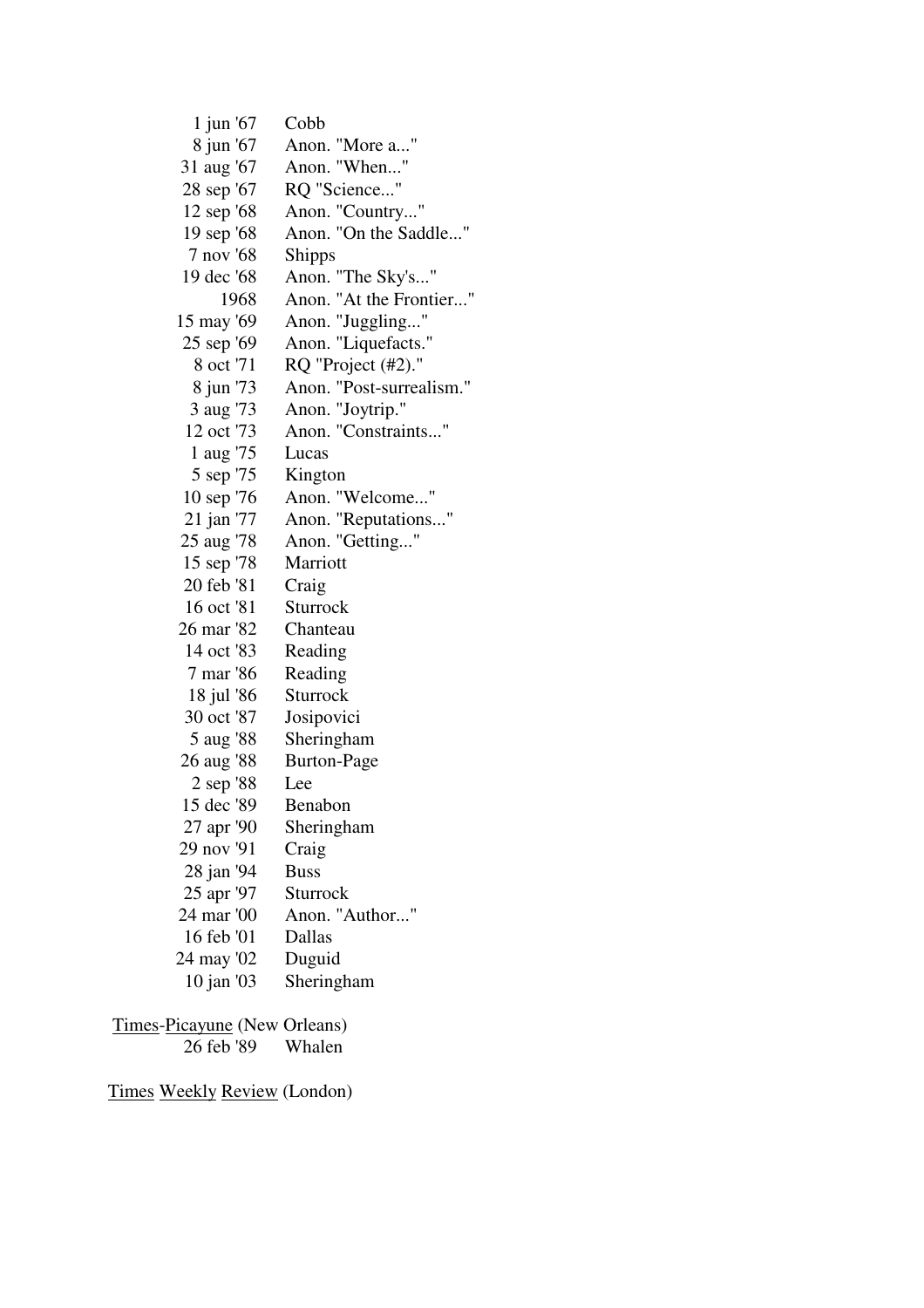23 jun '60 Anon. "Out of..." Tirade (Amsterdam / Antwerp) okt '60 Kool-Smit Tolling Elves (London) feb '03 Wright Tonus (Clichy) 18 jun '73 Caradec Topiques (Lyon)(also entitled Lance-flammes) mar '52 Larue jun '53 RQ "Une Révolution..." Tour à tour (Paris) 16 avr '47 Gaugeard Tour de feu (Etrechy, France) automne '55 Temple mar '65 Laurent jun '75 Marquès Toute l'édition (Paris) 4 fév '39 Ambrière déc '39 Anon. CR of Un Rude... déc '39 Langers Il Traduttore letterario (Roma) lug '87 D'Oria Transatlantic Review (London) summer '68 RQ Chiendent Transition (New York)(Cf. Duhamel, <u>Raconte pas</u> ...)<br>mar '32 RO "Words..." RO "Words..." 1937 RQ "Chêne..." Translation (New York) spring 1990 RQ "Alfred." Translation Review (Richardson, Texas) fall 1978 Richardson 1981 St. Germain 1984 Wixson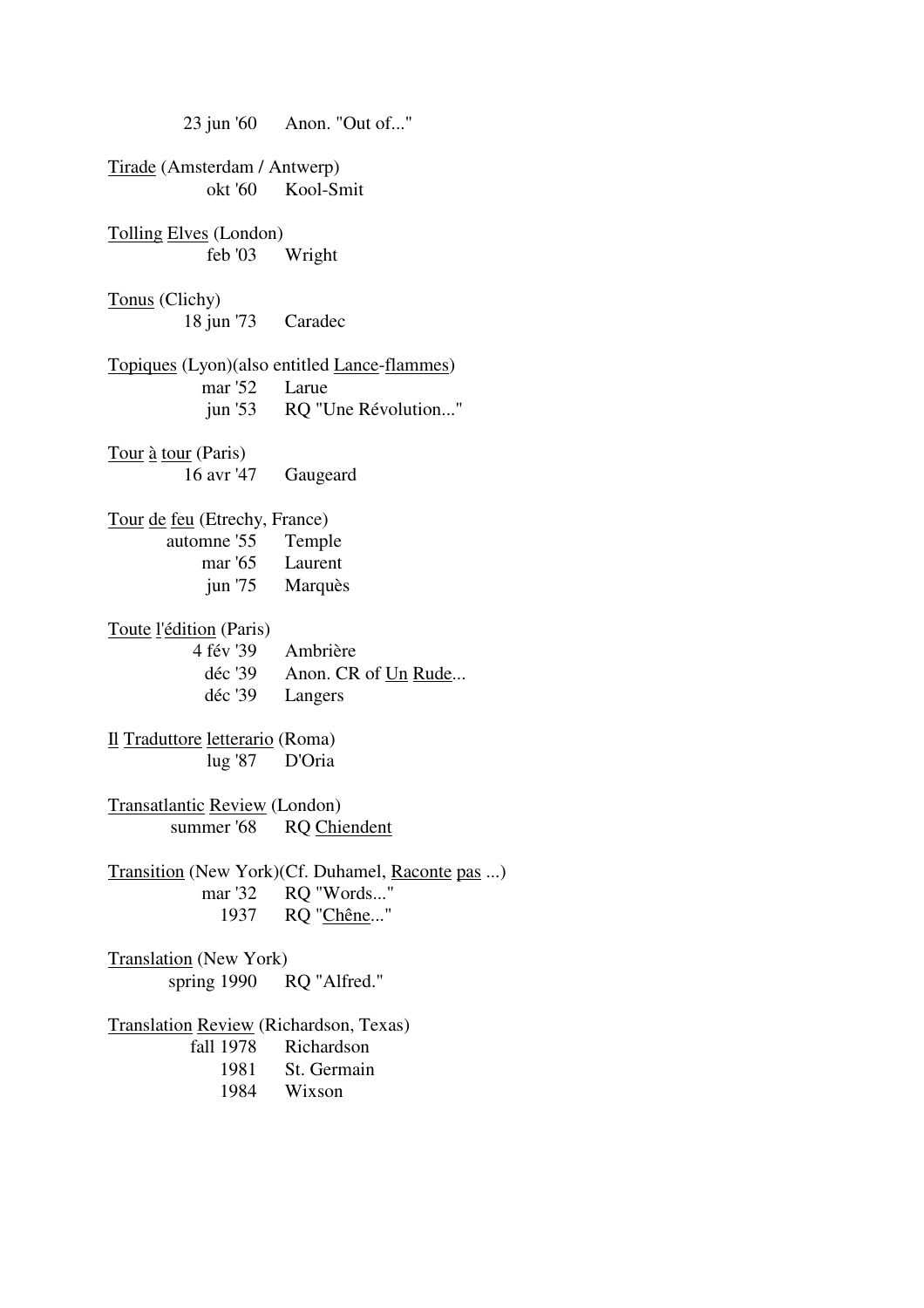| 1995                            | Waldrop                                                                 |
|---------------------------------|-------------------------------------------------------------------------|
| 1997                            | Chamier                                                                 |
| 2001                            | <b>Bellos</b>                                                           |
|                                 |                                                                         |
|                                 | <b>Translation Review: Annotated Books Received Supplement (Dallas)</b> |
| jul $98$                        | Anon. CR of Madeleine                                                   |
| jul '00                         | Anon. CR of James                                                       |
| $dec$ '00                       | Anon. CR of Marc                                                        |
| The Translator (Manchester, UK) |                                                                         |
| nov '02                         | Eco                                                                     |
|                                 |                                                                         |
| Le Travail (Verviers)           |                                                                         |
| 18 jan '60                      | Anon. "A 'Temps "                                                       |
| 19 jan '60                      | Blavier                                                                 |
| 12 oct '68                      | O. L.                                                                   |
| 8 mar '69 Blavier               |                                                                         |
| 9 jun '77                       | Anon. "Les Livres"                                                      |
|                                 |                                                                         |
| Traverses (Paris)               |                                                                         |
| fév '77                         | Lepape                                                                  |
| sep $'88$                       | Pomian                                                                  |
| Tribu (Toulouse)                |                                                                         |
| 1986                            | RQ "Amours"                                                             |
|                                 |                                                                         |
| The Tribune (London)            |                                                                         |
| 25 jun '48                      | Fyvel                                                                   |
| 10 feb '67                      | Barber                                                                  |
|                                 |                                                                         |
| Tribune de Genève (Genève)      |                                                                         |
| 6 déc '50 L.S.                  |                                                                         |
| 7 déc '50                       | L.S.                                                                    |
| 14 déc '50                      | L. S.                                                                   |
| 6 jan '51                       | G. Bc.                                                                  |
| 30 mar '51                      | Savary                                                                  |
| 15 mar '52                      | G. Bc.                                                                  |
| 5 avr '52                       | G. Bc.                                                                  |
| 2 avr '56                       | Stierlin                                                                |
| 14 fév '59                      | Roulet                                                                  |
| 26 aug '61                      | J. Rm.                                                                  |
| 12 jun '65                      | Vuilleumier                                                             |
| 26 nov '65                      | Vuilleumier                                                             |
| 4 mar '67                       | <b>Bratschi</b>                                                         |
| 26 oct '76                      | <b>Bratschi</b>                                                         |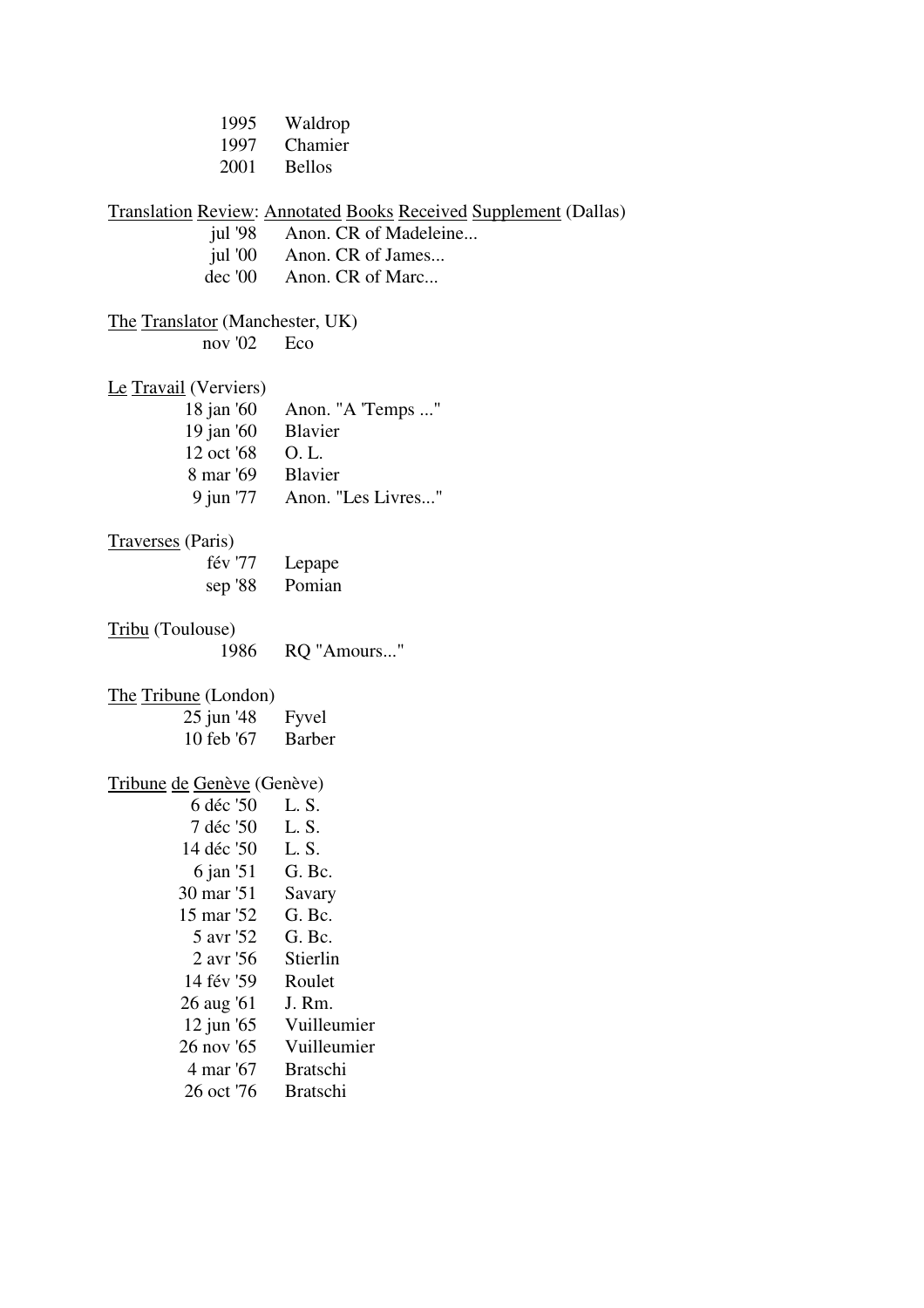Tribune de Lausanne (Lausanne)

| 4 mar '56      | Berchet           |
|----------------|-------------------|
| 9 mar '58      | <b>Berchet</b>    |
| $1ier$ fév '59 | Descargues        |
| 15 mar '59     | Berchet           |
| 29 nov '59     | Anon. "Zazie"     |
| 6 mar '60      | Anon. Note.       |
| 16 oct '60     | Duchateau         |
| 30 oct '60     | Anon. "Zazie"     |
| $25$ jun '61   | Descargues        |
| 9 jul '61      | Anon. "Un Sonnet" |
| 18 mar '62     | Descargues        |
| 24 jun '62     | Berchet           |
| 19 fév '63     | <b>Berchet</b>    |
| 24 jan '65     | Descargues        |
| 24 mai '65     | Descargues        |
| 12 mar '67     | Anon. "Piétons"   |
|                |                   |

# Tribune des Assurances (Paris)<br>27 fév '59 Vallée

27 fév '59

#### Tribune des Nations (Paris)

| 21 mar '52 | Dalmas |
|------------|--------|
| 6 fév '59  | Dalmas |

Tribune du clan des jeunes (Luxembourg)  $\overline{\text{sep }159}$  I. L.

#### Tribune St-Etienne (St-Etienne) 17 mar '51 Humbourg

# Tri-Quarterly (Chicago)<br>winter '67 Mercier

winter  $'67$ spring '75 Alter

### Trivium (Zürich)

1949 Schmidt

#### Troisième convoi (Paris) jan '46 Maquet

# Trousse-Livres (Paris): Cf. Griffon

Giroud nov '83 Anon. "Oulipo." mai '84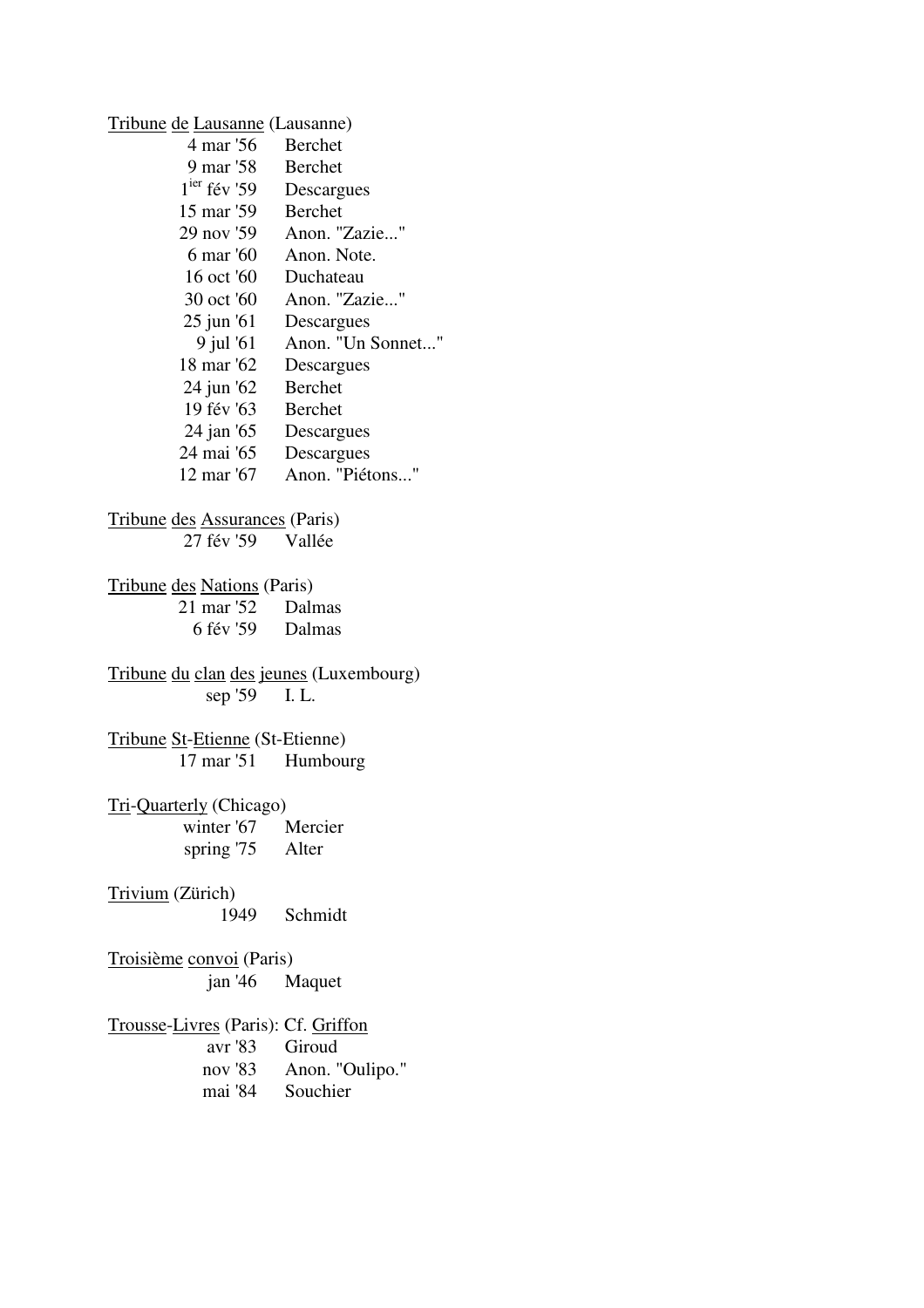| aug '84  | Arnaud               |
|----------|----------------------|
| aug '84  | Métail               |
| déc '84  | Anon. "Un Conte"     |
| déc '84- | <b>Bialestowski</b>  |
| déc '84- | Blavier. "Le Cinéma" |
| déc '84  | Blavier. "Quelques"  |
| déc '84  | <b>Braffort</b>      |
| déc '84  | Campana-Rochefort    |
| déc '84  | Crombie              |
| déc '84- | Debon                |
| déc '84  | Décaudin             |
| déc '84  | Dupouy               |
| déc '84  | Leroy                |
| déc '84  | Naudin               |
| déc '84  | Pestureau            |
| déc '84  | Pochet               |
| déc '84  | Souchier $(4x)$      |
| mar '85  | Anon. "Errata."      |
|          |                      |

#### $Uj$  Tükör ()

7 nov '82 Koltai

Tuttolibri (Torino)(This appears to be a section in <u>La Stampa)</u><br>21 set '85 Calcagno<br>21 set '85 Einaudi

| 21 set '85 | Calcagno |
|------------|----------|
| 21 set '85 | Einaudi  |

#### TV Journal (Paris)

23 jan '71 Dauven

De Tweede Ronde (Amsterdam) zomer '94 RQ "Twee..."

Twentieth Century (London) dec '59 Ortzen

Twentieth Century Authors (New York) 1955 Anon. "Raymond..."

Twentieth Century Literature (Hempstead, New York) jan '64 Beck<br>er 1989 Toloudis summer 1989

Twórczo (Warszawa)<br>apr '56 I Lisowski apr '57 RQ "Five..."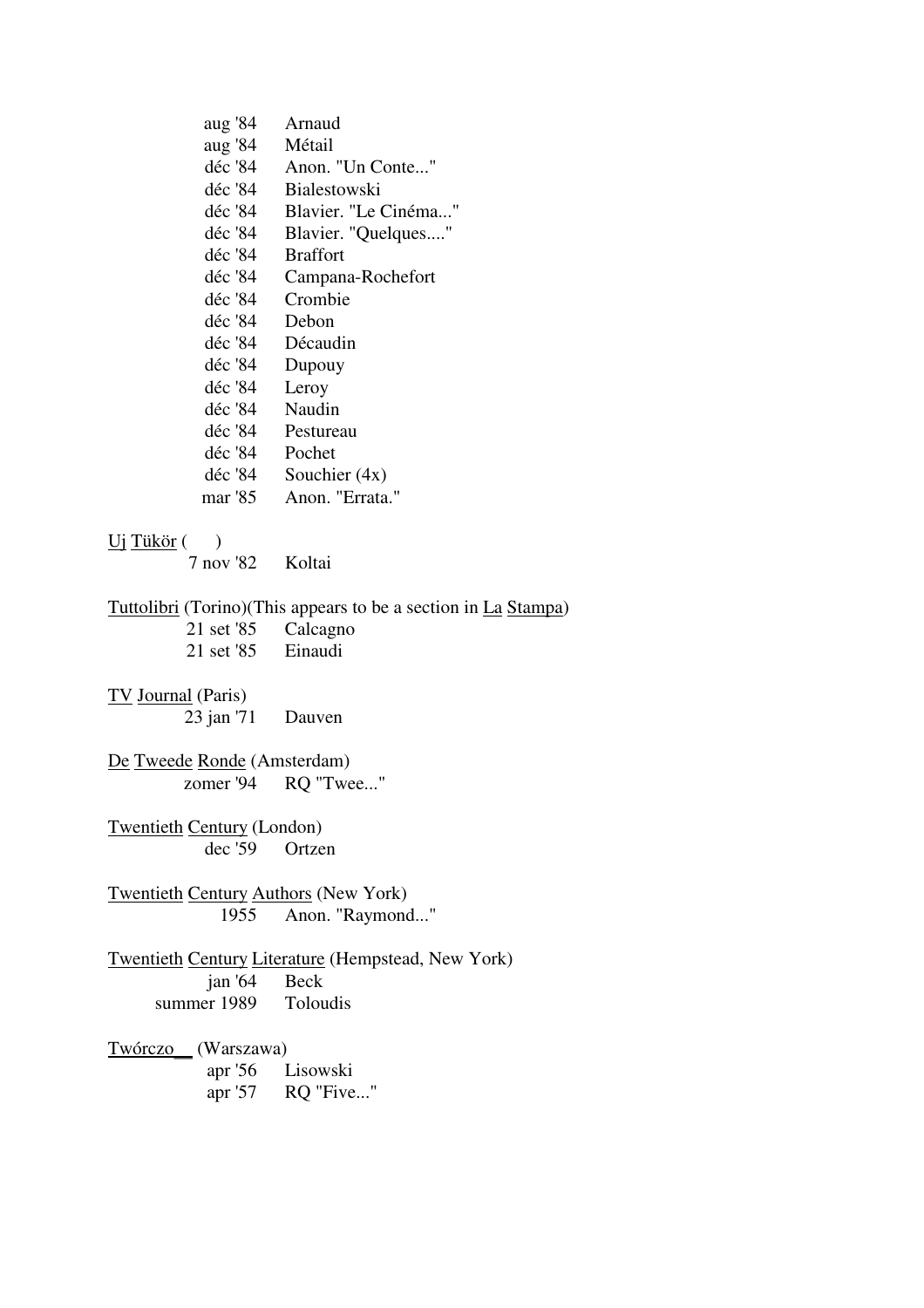| Typographica (London)                  |                          |
|----------------------------------------|--------------------------|
| jun '65 Facetti                        |                          |
| Union (Reims)                          |                          |
|                                        | 18 avr '50 Anon. "Echos" |
|                                        | 17 fév '62 Anon. "Voilà" |
| Unità (Milano)                         |                          |
|                                        | jul '47 Calamendrei      |
| Unità (Torino)                         |                          |
| 1 jun '47 I.C.                         |                          |
| Unité (Paris)                          |                          |
| 24 oct '80 Liègeois                    |                          |
| El Universal (Caracas)                 |                          |
| 1 mar '59 Meneses                      |                          |
| Ural (Ekaterinburg)                    |                          |
| 2002                                   | Bonch-Osmolovskaia       |
| <b>Utopian Studies</b> (various sites) |                          |
| summer 2005                            | Egert                    |
| Uusi Suomi (Helsinki)                  |                          |
| 24 nov '45                             | Anon. "Kirjallisuutta"   |
| 25 jul '65                             | <b>Bolgar</b>            |
| $V$ -Magazine (Paris)                  |                          |
|                                        | 12 nov '50 Anon. "Zizi"  |
| 7 jan '51                              | Anon. "Les Branquignols" |
| $1ier$ avr '51                         | P. H.                    |
| Vagabondages (Paris)                   |                          |
| 1979                                   | RQ "Tuileries"           |
| nov '79                                | RQ "Réveils"             |
| Le Vaillant (Liège)                    |                          |
| nov '59                                | Anon. CR of Zazie        |
| Válasz (Budapest)                      |                          |
| 1948                                   | Szabo                    |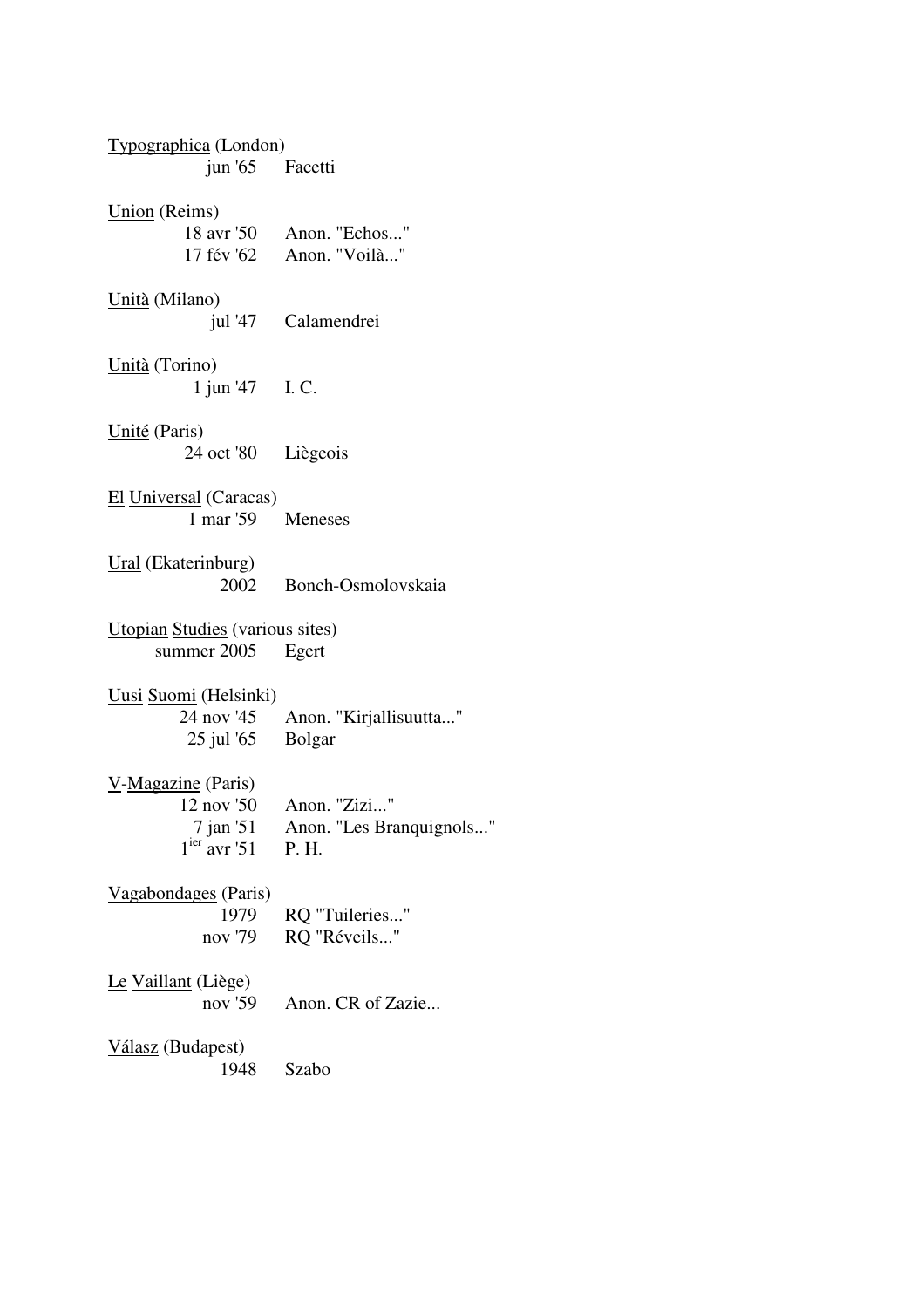Valeurs actuelles (Paris) 14 mar '68 Anon. "Le Père..." 30 déc '68 Orlando 8 mar '71 Anon. "Zazie..." 13 aug '73 Blaisy Variétés (Bruxelles) jun '29 RQ "Lorsque..." Variety (New York) 11 oct '50 Fred 5 may '54 Mosk Vendémiaire (Paris) 6 déc '39 Anon. CR of Un Rude... Vendredi samedi dimanche: Cf. VSD Il Verri (Milano) jun '63 Spatola jun '77 RQ "Raymond..." Versus (Milano) mag '98 Dusi Vértice (Coimbra, Portugal) jul '80 Balachova Vie bordelaise (Bordeaux) 10 mai '36 L. E. La Vie du rail (Paris) 7 jun '64 F. T. Vie et culture (Charleroi) 15 jan '82 Anon. "Exercices..." Vie et langage (Paris) mai '65 Buhler fév '71 Datain fév '74 Datain oct '74 Datain nov '74 Panaitescu déc '74 Panaitescu

Vie intellectuelle (Paris)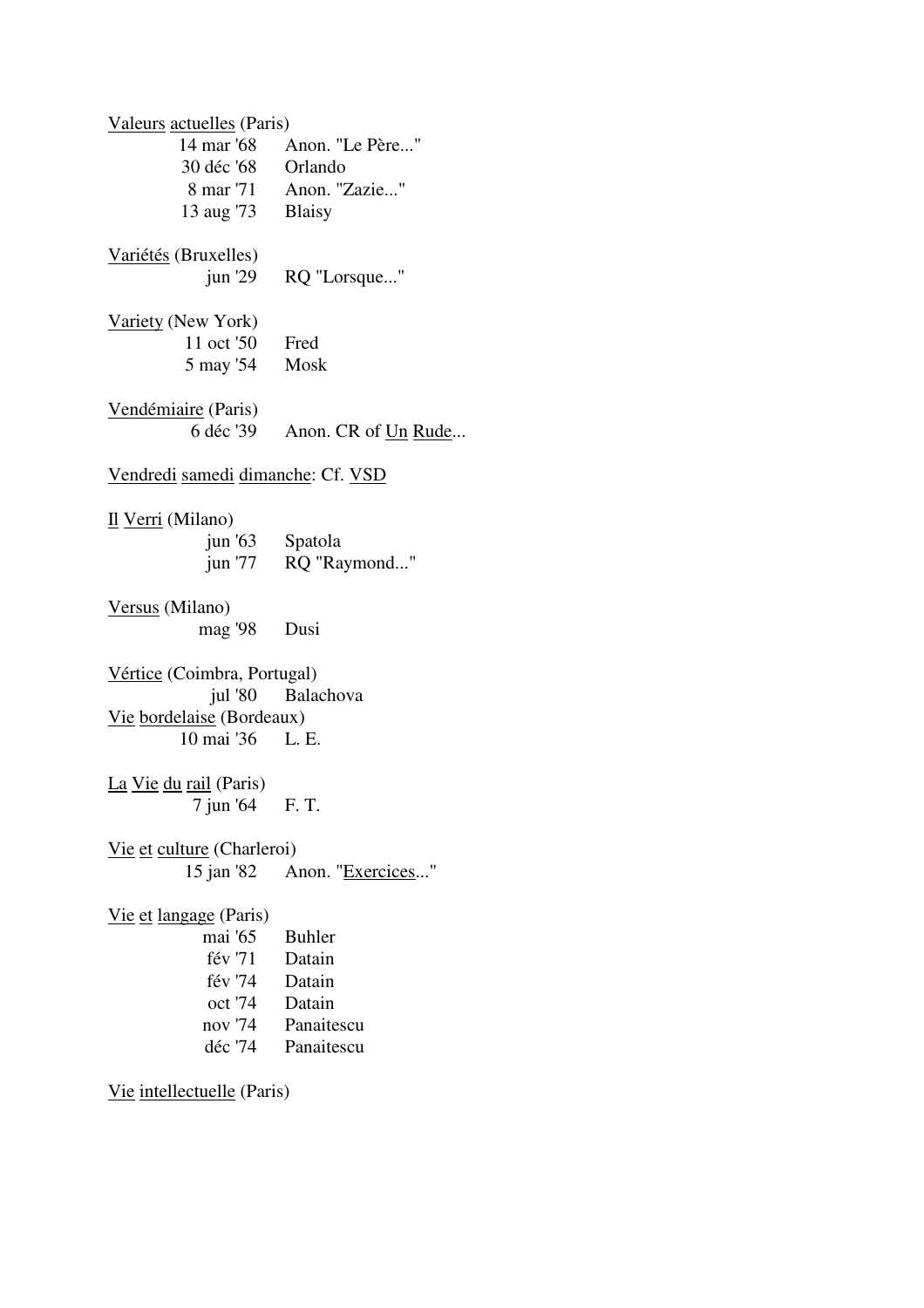|                                            | jun '52 Venaissin                                                                     |
|--------------------------------------------|---------------------------------------------------------------------------------------|
| Vie ouvrière (Paris)<br>10 nov '76 Gamarra |                                                                                       |
| Vie réelle (Paris)                         | oct '37 Amunategui                                                                    |
| Vie wallonne (Liège)<br>1980               | <b>Blavier</b>                                                                        |
| Le Vif / $L$ Express (Bruxelles)           |                                                                                       |
| 10 mai '84 Collette                        |                                                                                       |
|                                            |                                                                                       |
|                                            | 23 aug '84 Anon. "Queneau"<br>10 jan '85 Baronian                                     |
| 7 mar '86 Baronian                         |                                                                                       |
| 23 mai '86 Colette                         |                                                                                       |
| 1 <sup>ier</sup> déc '89 Baronian          |                                                                                       |
| 22 déc '89 Landel                          |                                                                                       |
|                                            |                                                                                       |
| La Vigie (Dieppe)                          |                                                                                       |
| 1 <sup>ier</sup> déc '39 Morisset          |                                                                                       |
| Village Voice (New York)                   |                                                                                       |
| 17 nov '98 Bing                            |                                                                                       |
| 12 mar '02 Woodward                        |                                                                                       |
| 26 mar '03 Clover                          |                                                                                       |
|                                            |                                                                                       |
| Ville de Paris (Paris)                     |                                                                                       |
| jul '87 Bens                               |                                                                                       |
|                                            |                                                                                       |
| Vinduet (Kobnhaven)                        |                                                                                       |
|                                            | 1985 Hovland                                                                          |
|                                            |                                                                                       |
| Vingtième siècle (Paris)                   |                                                                                       |
|                                            | fév '62 RQ "Baj."                                                                     |
| Vingt-quatre heures (Lausanne)             |                                                                                       |
|                                            | 6 oct '72 RQ "Bonjour"                                                                |
| sep '99 WU                                 | Virginia Law Review (Charlottesville, Virginia)                                       |
|                                            |                                                                                       |
|                                            | Virginia Quarterly Review (Charlottesville, Virginia)<br>autumn '61 Anon. CR of Zazie |
|                                            |                                                                                       |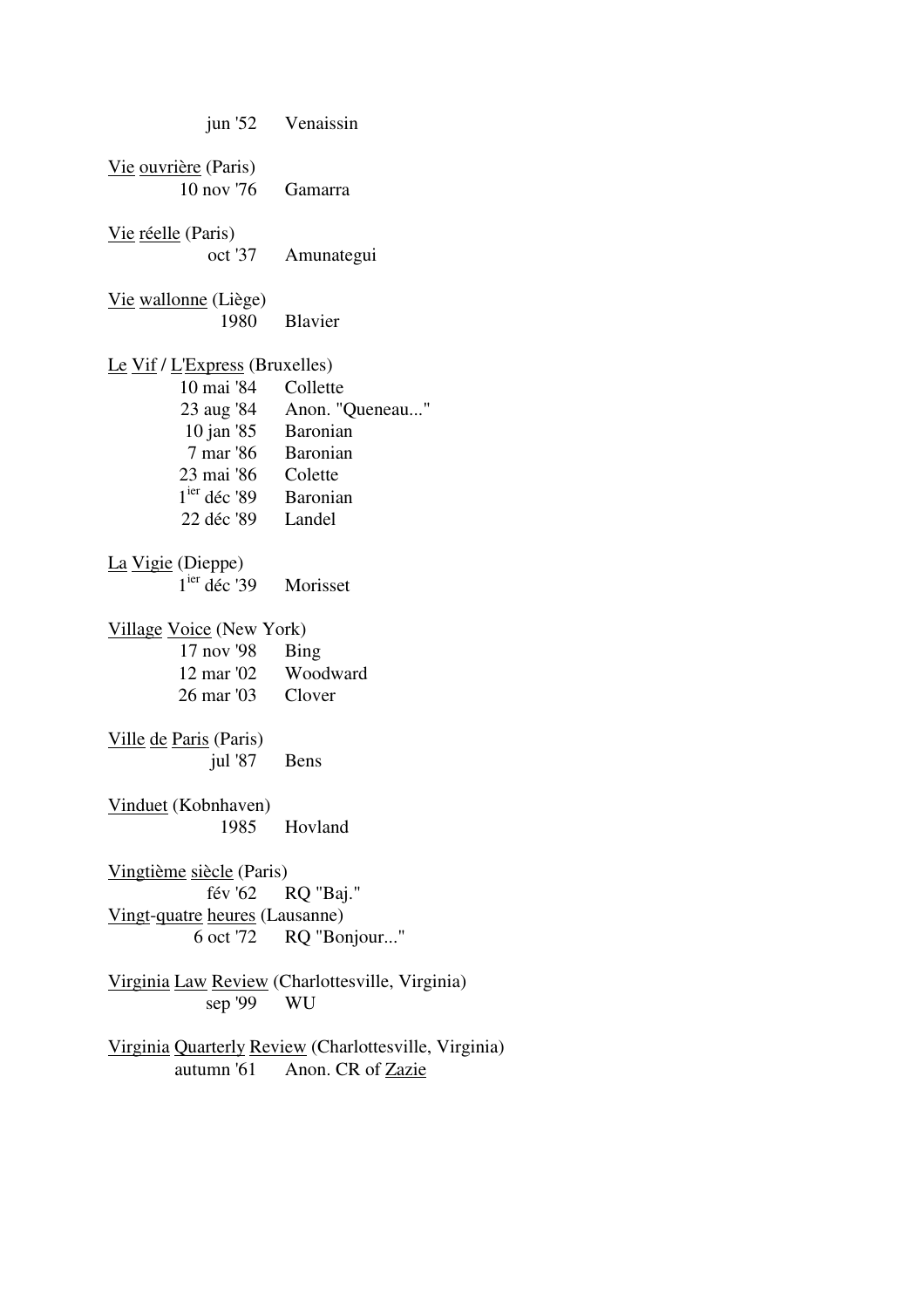| Visage (Limoges)                                              | 1950 RQ "Les Murs."             |  |
|---------------------------------------------------------------|---------------------------------|--|
| Visages du monde (Paris)                                      |                                 |  |
|                                                               | 15 jan '34 de Russange          |  |
| Visible Language (Cleveland, Ohio)                            |                                 |  |
| autumn '85 Winspur                                            |                                 |  |
| Vivre à Limoges (Limoges)                                     |                                 |  |
| jan '84 Billot                                                |                                 |  |
| De Vlaamse Gids (Bruxelles)                                   |                                 |  |
|                                                               | apr '59 Uyttebroeck             |  |
| Voce d'Italia (Paris)                                         |                                 |  |
|                                                               | 12 mai '52 Anon. "La Battaglia" |  |
| Voici la France de ce mois (Vichy)                            |                                 |  |
| avr '42 Roy                                                   |                                 |  |
| nov '42 Roy                                                   |                                 |  |
| jul '44 Roy                                                   |                                 |  |
| Voilà (Paris)                                                 |                                 |  |
|                                                               | 9 déc '41 Anon. CR of Les Temps |  |
| Voir Magazine: Cf. V-Magazine                                 |                                 |  |
| $\frac{V \text{o} \text{i} x}{V \text{o} \text{c} y}$ (Lille) |                                 |  |
| 16 mar '85                                                    | Sourgens                        |  |
| 25 mar '87 G. G.                                              |                                 |  |
| Volonté (Paris)                                               |                                 |  |
| 3 déc '33                                                     | Margueritte                     |  |
| Volonté (Bruxelles)                                           |                                 |  |
| 3 oct '48                                                     | Lesdain                         |  |
| Volontés (Paris)                                              |                                 |  |
| déc '37                                                       | RQ "Technique"                  |  |
| jan'38                                                        | RQ "L'Humour"                   |  |
| fév '38                                                       | RQ "Qu'est-ce"                  |  |
| mar '38                                                       | RQ "Richesse"                   |  |
|                                                               |                                 |  |
| avr '38                                                       | RQ "Paisan"                     |  |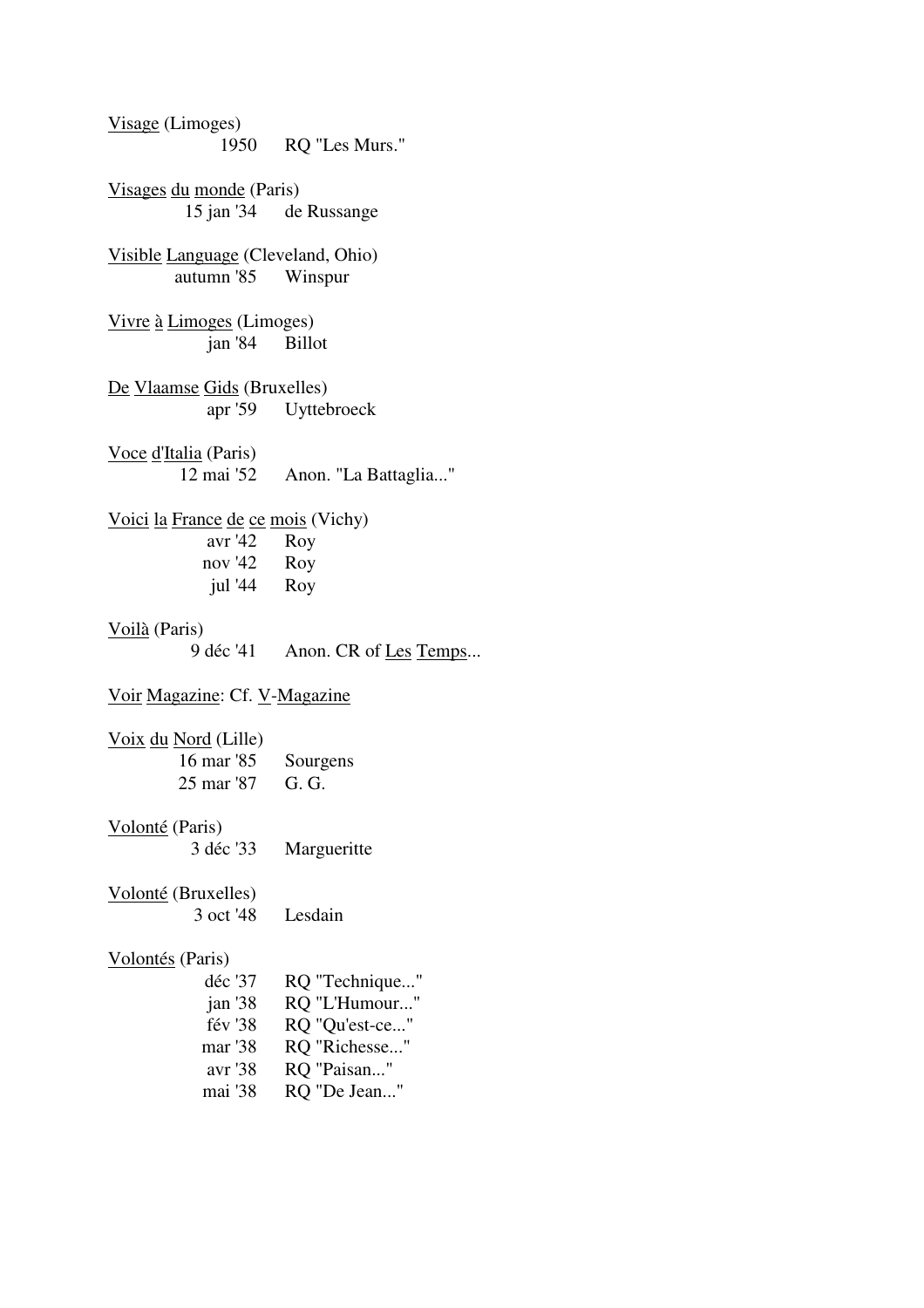jun '38 RQ "Lyrisme..." aug '38 RQ "Le Plus..." sep '38 RQ "James..." nov '38 RQ "Drôles..." déc '38 RQ "La Symphonie..." jan '39 RQ "Horizons..." fév '39 RQ "Le Mythe..." mar '39 RQ "Minotaurisme..." avr '39 RQ "Des Génies..." mai '39 RQ "Il y a..." jul '39 RQ "L'Ecrivain..." aug '39 RQ "Gueule..." aug '39 RQ "Epigraphes..." avr '40 RQ "Vers..." mai '40 RQ "Naissance..." Volontés de ceux de la Résistance (Paris) 13 déc '44 Astruc 10 jan '45 Morelle Vooruit (Gent) 6 apr '51 M. Votre Beauté (Paris) aug '52 Billy avr '59 Billy Voyage en Grèce (Paris) printemps '34 RQ Réponse... printemps '35 RQ "Harmonies..." été '35 RQ "Le Rat..." été '36 RQ "Enquête..." Vox romanica (Bern) 1969 Söll Vrij Nederland (Amsterdam) 15 jun '85 Kousbroek VSD (Paris) (= Vendredi samedi dimanche) 25 mar '82 Enard Vuelta (Mexico City) jan '77 de la Colina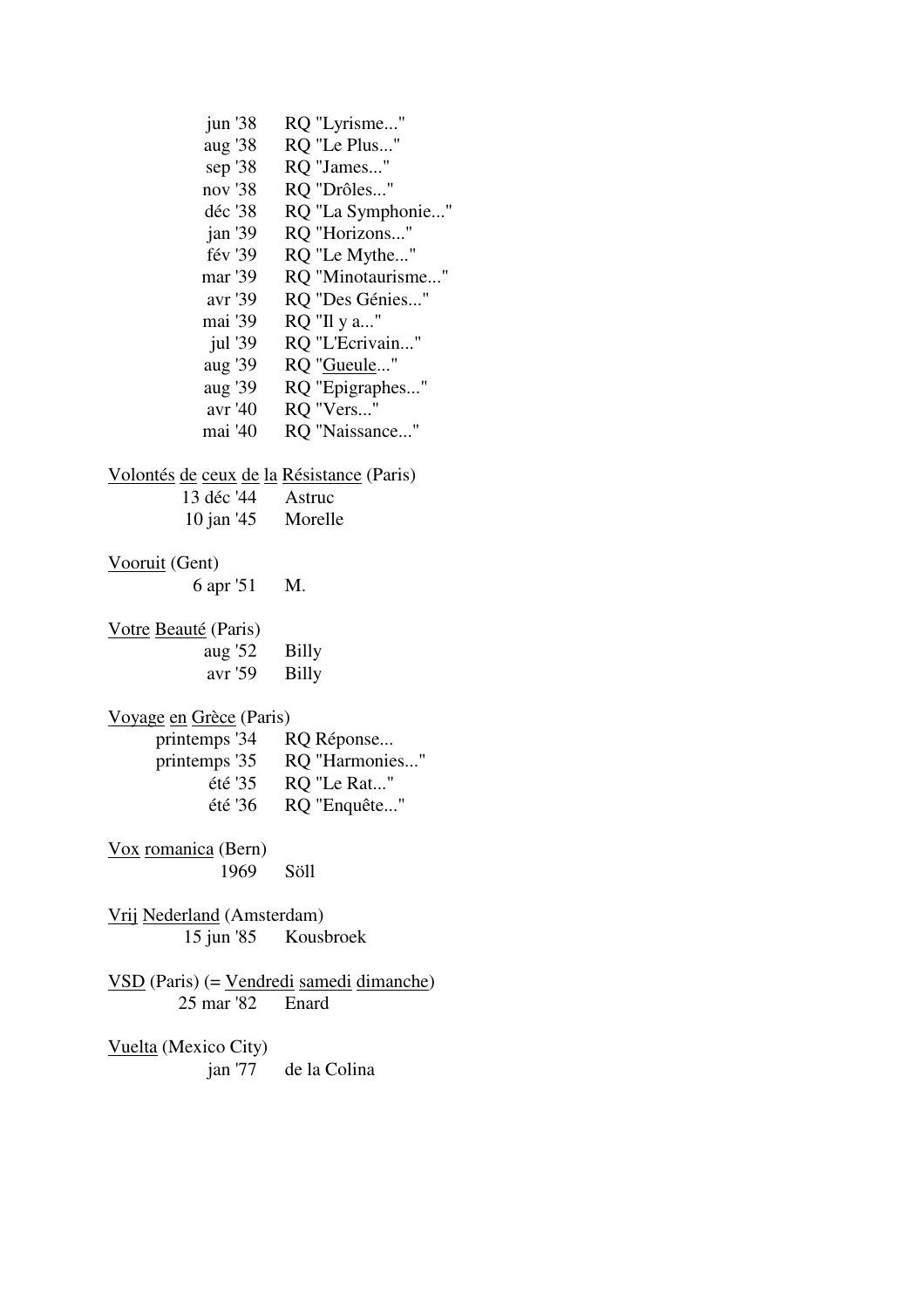La Wallonie (Liège)

| 7 sep '48   | <b>Buridan</b>     |
|-------------|--------------------|
| 20 mar '51  | Anon. "Avec"       |
| 21 aug '52  | Anon. "La Réforme" |
| $7$ jan '84 | Delaunois          |
| 28 aug '84  | Debraz             |
| 3 oct '84   | Delaunois          |
| 11 déc '87  | Anon. "Le Fonds"   |
| 3 jan '89   | D. Ri.             |
| 18 nov '89  | Baronheid          |

#### Washington Post (Washington, DC)(Cf. New York Herald Tribune / Washington Post)

| 3 jul '77  | Schott                                  |
|------------|-----------------------------------------|
| 8 mar '81  | Sorrentino                              |
| 8 may '83  | Anon. CR of Barbara Wright's / Zazie    |
| 30 jun '85 | Anon. CR of Barbara Wright's / The Blue |
| 20 dec '87 | Goodman                                 |
| 22 apr '90 | Whalen                                  |
| 9 dec '90  | Manguel                                 |
| 3 may '91  | Cooper                                  |
| 10 may '91 | Cooper                                  |
| 26 jul '92 | O'Connell                               |
| 22 aug '93 | Dirda                                   |
| 20 sep '98 | Feeley                                  |
|            |                                         |

7 oct '02 Whiskeyman

#### Washington Times (Washington, DC)  $\overline{1 \text{ oct } 90}$  Roca

#### Week-end (Bruxelles)

12 avr '59 Duras

#### The Weekly Standard (New York) 31 mar '03 Schwartz

#### Wekelijks Bijvoegsel: Cf. Nieuwe Rotterdamse Courant.

#### Die Welt (Hamburg)

| $3$ jun '66 | Leier    |
|-------------|----------|
| 21 dez '72  | Jokostra |
| 1 nov '73   | Jokostra |
| 28 jan '75  | Klepzig  |
| 3 jan '76   | Knecht   |
| 30 okt '76  | Ferber   |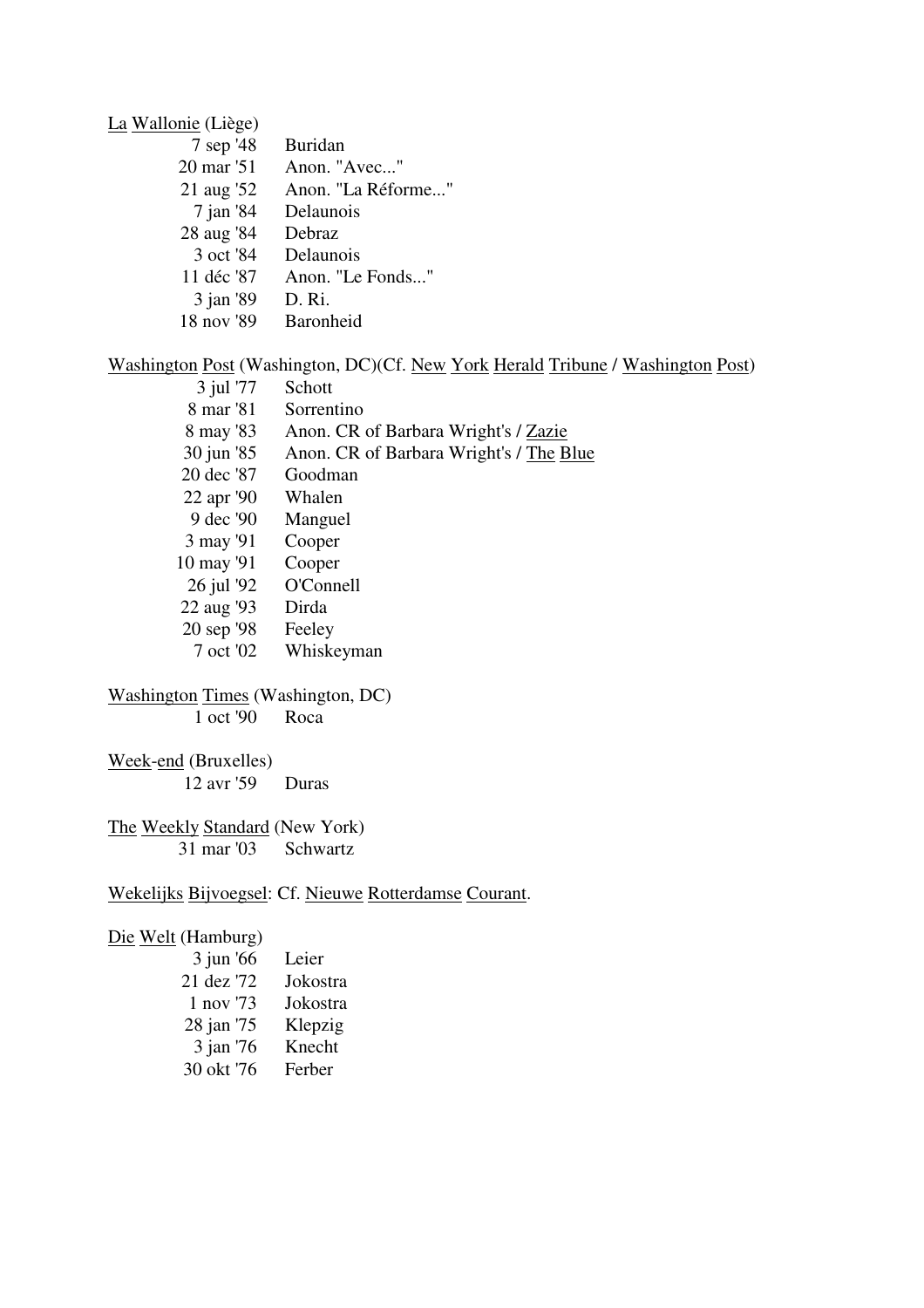Welt am Sonntag (Hamburg) 27 nov '77 Brandt Die Welt der Literatur (Hamburg) 14 mai '64 Galey Die Weltwoche (Zürich) 14 okt '47 F. E. Anon. "Wehmütige..." Westdeutsche Allgemeine Zeitung (Essen) 22 aug '70 Uhlhorn Westermanns Monatshefte (Braunschweig)<br>okt '64 Bien okt '64 Works (New York) fall 1969 RQ "Eight..." World Journal Tribune (New York) 20 mar '67 Dolbier World Literature Today (Norman, Oklahoma) (previously named Books Abroad) spring '87 Greenberg autumn '91 Thiher autumn '92 Talbot spring '95 Schlant autumn '98 Brown winter '00 Brown jul '03 Nematollahy sep '04 de la Durantaye Wort in der Zeit (Graz) 1965 Basil Yale French Studies (New Haven, Connecticut) 1948 Peyre 1949 Douglas 1950 Peyre 1950 Shattuck 1951 Botsford 1951 Brée 1951 Guicharnaud 1951 Lynes

- 1951 Zéraffa
- 1952 Sutherland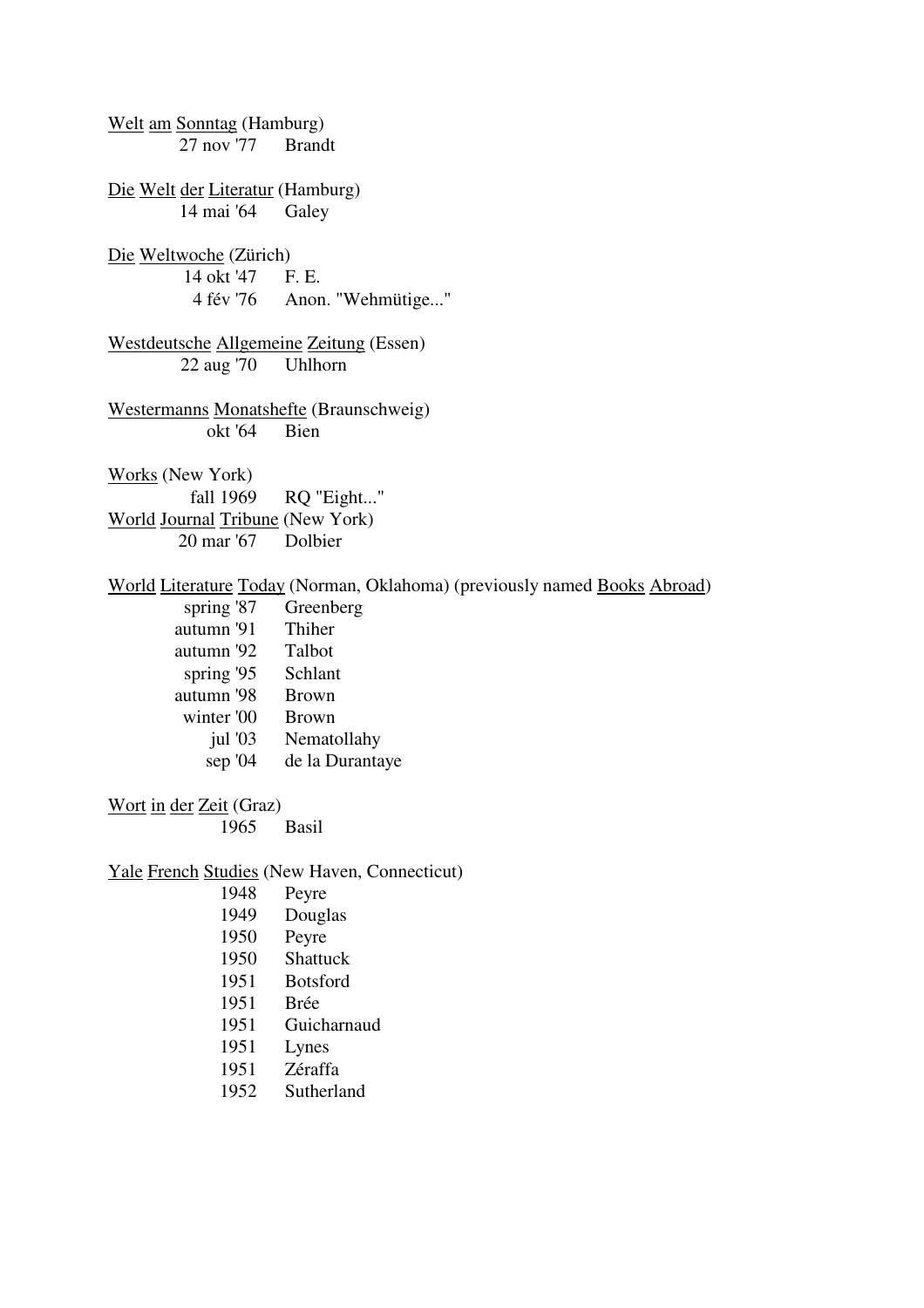| 1955 | Guicharnaud     |
|------|-----------------|
| 1958 | Peyre           |
| 1958 | Temmer          |
| 1959 | Anon. "Other"   |
| 1959 | May             |
| 1961 | Hoog            |
| 1964 | <b>Bays</b>     |
| 1964 | Cornell         |
| 1964 | Etiemble        |
| 1964 | Hubert          |
| 1964 | <b>Matthews</b> |
| 1964 | Peyre           |
| 1980 | Marie           |
| 1988 | Jullien         |
| 1990 | Besnier         |
| 1994 | Lapacherie      |
| 1994 | Thévoz          |
| 2004 | Roubaud         |

#### Year's Work in Modern Language Studies (Cambridge, England)

- 1960 Benn 1982 Sheringham
- 1992 Tame<br>1995 Tame
- Tame

 $L'$ <u>Yonne</u> républicain (Auxerre)<br>5 mar '82 Ph. M.

5 mar '82

Zazie (Liège)

1965 Gheur

### Die Zeit (Hamburg)

| 4 nov '60  | <b>Blöcker</b>           |
|------------|--------------------------|
| 30 dez '60 | Koeppen                  |
| 30 jul '61 | Weyrauch                 |
| 7 aug '64  | Widmer                   |
| 19 nov '65 | Kesting                  |
| 7 feb '67  | Kramberg                 |
| 16 nov '73 | Bondy                    |
| 12 dez '75 | <b>Szenessy</b>          |
| 12 nov '76 | Müller-Marein (or 5 nov) |
| 5 jan '79  | Grössel                  |

Zeitschrift für französische Sprache und Literatur (Wiesbaden/Stuttgart)

- 1974 Rump<br>1977 Lindne
- Lindner